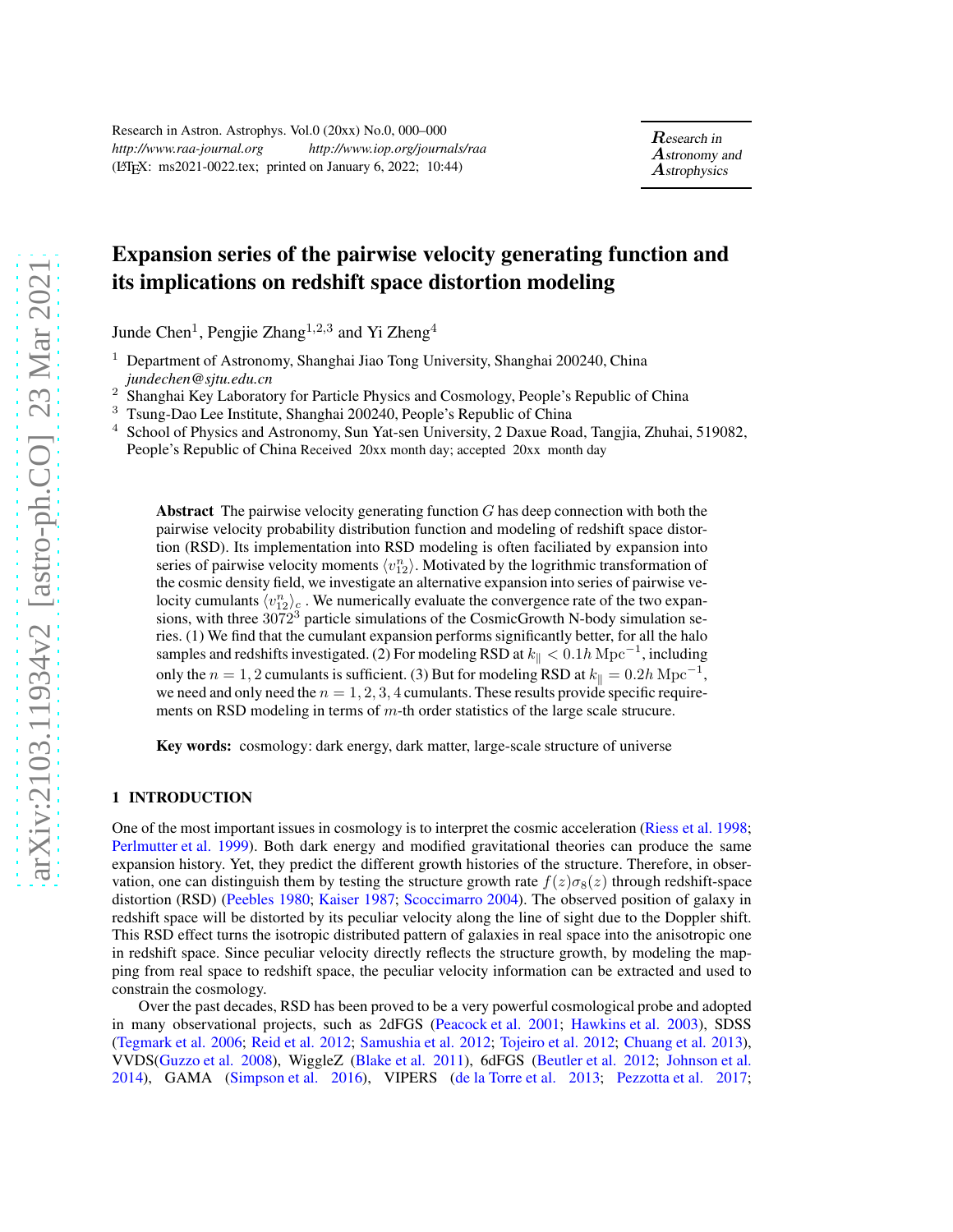<span id="page-1-0"></span>[Mohammad et al. 2018](#page-18-12)), FastSound [\(Okumura et al. 2016\)](#page-18-13), BOSS [\(White et al. 2015;](#page-18-14) [Howlett et al.](#page-17-7) [2015;](#page-17-7) [Li et al. 2016;](#page-18-15) [Alam et al. 2017\)](#page-17-8) and eBOSS [\(Tamone et al. 2020;](#page-18-16) [Bautista et al. 2020\)](#page-17-9). In near future, the ongoing and upcoming dark energy surveys like DESI, PFS, Euclid, SKA, WFIRST (e.g. [DESI Collaboration et al.](#page-17-10) [\(2016\)](#page-17-10); [Amendola et al.](#page-17-11) [\(2018](#page-17-11)); [Abdalla et al.](#page-17-12) [\(2015\)](#page-17-12); [Spergel et al.](#page-18-17) [\(2015\)](#page-18-17)) will have the ability to constrain the structure growth rate at  $\sim 1\%$  or even higher accuracy level. However, this target precision presents a sever challenge to the RSD modeling.

The difficulties of accurate RSD modeling come from three key ingredients. (1) One is the mapping between real space and redshift space [\(Peebles 1980;](#page-18-2) [Scoccimarro 2004\)](#page-18-4). The mapping is nonlinear. For example, the redshift space 2-pt correlation function is determined by not only the two-point correlation function in real space, but all the  $n$ -th order correlation functions. It is also nonlocal, that real space clustering at other scales can have significant contribution to a given scale in redshift space. (2) One is the nonlinear evolution of the matter/halo density and velocity field, a long standing challenge in modern cosmology. (3) The third is the nonlinear (and nonlocal) galaxy-halo-matter relation in not only the position space, but the whole phase space [\(Desjacques et al. 2018a;](#page-17-13) [Huterer & Shafer 2018;](#page-17-14) [Chen et al.](#page-17-15) [2018;](#page-17-15) [Zhang 2018\)](#page-18-18). RSD models usually treat the redshift space correlation function or power spectrum as a expansion to a series of the density and velocity field statistics in real space. For example, the distribution function approach [\(Seljak & McDonald 2011](#page-18-19)) expresses the redshift space density in terms of series of summation of velocity moments, then obtain the redshift space power spectrum from the correlators between the Fourier components of these moments. [Okumura et al.](#page-18-20) [\(2012a](#page-18-20)[,b\)](#page-18-21) investigate the contribution of each correlator in N-body simulations and give a conclusion that the accurate measurement of the redshift space power spectrum to  $k \approx 0.2h \text{ Mpc}^{-1}$  at  $z = 0$  and  $k \approx 0.3h \text{ Mpc}^{-1}$ at  $z = 2$  require 6th order moment statistics to be taken into account. The Fourier streaming model [\(Vlah & White 2019\)](#page-18-22) expand the redshift space power spectrum with cumulant theorem. [Chen et al.](#page-17-16) [\(2020\)](#page-17-16) compare the moment expansion approach and the Fourier streaming model in N-body simulation halo samples. They conclude that the expansions have good agreement with the power spectrum at the percent level when third order velocity statistics is taken into account except those close to line of sight direction, while the forth order will break this agreement for  $k > 0.2h{\rm\;Mpc}^{-1}$ . Generally, existing models treat the large-scale velocity with perturbation theory then add the small scale Finger-of-God effect induced by the random motion in small scale, or assume a certain type of velocity distribution. These approaches will mix all the non-linear effects together and make it difficult to quantify the influence of each individually.

In this paper, we take a step back from these works and restrict our study to the first ingredient. The question that we aim to ask is that, to accurately describe the real space-redshift space mapping, what LSS statistics must be included. As known in the literature [\(Scoccimarro 2004](#page-18-4)), the mapping is fully determined by the pairwise velocity generating function  $G$ , this question then reduces to (1) what expansion shall we adopt to describe  $G$ , and  $(2)$  which order of pairwise velocity moments shall we include in the expansion.

In our previous work [\(Zhao & Chen 2021\)](#page-18-23), we directly evaluated the generating function  $G$  at redshift  $z = 0$  in dark matter field. We also proposed a new RSD statistics  $P^{s}(k_{\parallel}, r_{\perp})$  which is more convenient to evaluate in the context of G. In this work, we present the more comprehensive investigations to generating function, including the halo mass and redshift dependence. We push the redshift to  $z = 1.5$  which is close to the interest of DESI, PFS, Euclid and SKA. And most importantly, we quantify the contribution from individual moments to  $G$  and evaluate its impact to the hybrid statistics  $P^{s}(k_{\parallel}, r_{\perp})$ . Furthermore, we also investigate the influence of Gaussian and exponential as the pairwise velocity PDF to the measurement of generating function  $G$ . [Zhang et al.](#page-18-24) [\(2013\)](#page-18-24) provides a method to decompose the peculiar velocity in different components with different features, which can help us to better understanding the peculiar velocity field and RSD modeling. We also use the similar method in this work, to investigate the contributions and behaviors of G for the different components.

We organize this paper as follows. In Section2, we provide a brief review of RSD modeling and its relation with the pairwise velocity moment generating function. Then we derive two independent approaches to measure the moment generating function in simulation. Section3 introduces the simulation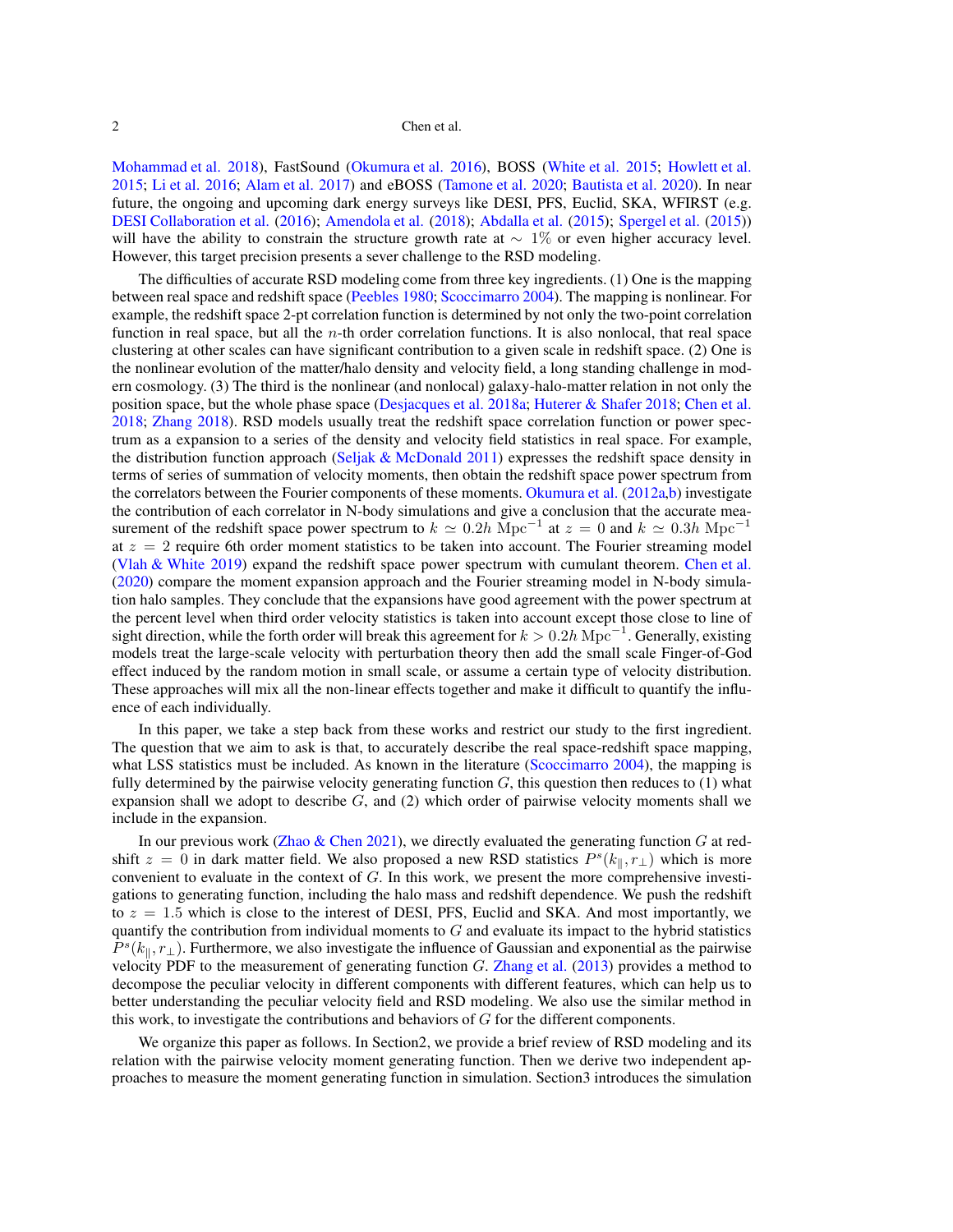<span id="page-2-2"></span>and halo catalogs we adopt for numerically evaluation of the related quantities. The main results are presented in Section4. Finally, Section5 summarizes our major findings.

## 2 PAIRWISE VELOCITY GENERATING FUNCTION AND RSD MODELING

Comoving peculiar velocity v of a galaxy adds a Doppler redshift on top of the cosmological redshift,  $z^{\text{obs}} = z + v_{\parallel}/c$ . Here  $v_{\parallel} = \mathbf{v} \cdot \hat{x}$  is the velocity component along the line of sight  $\hat{x}$ . Therefore the observed position s of the galaxy in the redshift space is changed with respect to its real space position x,

$$
\mathbf{s} = \mathbf{x} + \frac{\mathbf{v} \cdot \hat{x}}{H(z)} \hat{x} = \mathbf{x} + \frac{v_{\parallel}}{H(z)} \hat{x} .
$$
 (1)

Here  $H(z)$  is the Hubble parameter at redshift z. For brevity we will neglect H in the denominator, so v hereafter should be interpreted as  $v/H$ . The redshift space galaxy number density is then,

$$
n^{s}(\mathbf{s}) = \bar{n}(1 + \delta^{s}(\mathbf{s})) = \sum_{\alpha} \delta_{3D} (\mathbf{s} - [\mathbf{x}_{\alpha} + v_{\parallel,\alpha} \hat{x}_{\alpha}])
$$
 (2)

The sum is over all galaxies ( $\alpha = 1, 2 \cdots$ ) considered. The Fourier transform of the overdensity  $\delta^s$  is then

$$
\bar{n} \left[ \delta^s(\mathbf{k}) + (2\pi)^3 \delta_{3D}(\mathbf{k}) \right] = \sum_{\alpha} \exp \left( i \mathbf{k} \cdot \left[ \mathbf{x}_{\alpha} + v_{\parallel,\alpha} \hat{x}_{\alpha} \right] \right) \,. \tag{3}
$$

## 2.1 Power spectrum based models

The redshift space power spectrum  $P^s(\mathbf{k})$  is defined through

$$
\langle \delta^s(\mathbf{k}) \delta^s(\mathbf{k'}) \rangle = (2\pi)^3 \delta_{3D}(\mathbf{k} + \mathbf{k'}) P^s(\mathbf{k}). \tag{4}
$$

We then obtain

<span id="page-2-1"></span>
$$
\bar{n}^2 V \left( P^s(\mathbf{k}) + (2\pi)^3 \delta_{3D}(\mathbf{k}) \right) = \left\langle \sum_{\alpha\beta} e^{ik_{\parallel}v_{\alpha\beta}} e^{i\mathbf{k} \cdot \mathbf{r}'_{\alpha\beta}} \right\rangle . \tag{5}
$$

Here we have adopted a fixed line of sight.  $v_{\alpha\beta} \equiv v_{\parallel,\alpha} - v_{\parallel,\beta}$ .  $\mathbf{r}' \equiv \mathbf{x}_{\alpha} - \mathbf{x}_{\beta}$ . In the continuum limit, the above result reduces to the more familiar form,

<span id="page-2-0"></span>
$$
P^{s}(\mathbf{k}) = \int \left( \langle (1 + \delta_{1}) (1 + \delta_{2}) e^{ik_{\parallel}v_{12}} \rangle_{\mathbf{r}'} - 1 \right) e^{i\mathbf{k} \cdot \mathbf{r}'} d^{3} \mathbf{r}' . \tag{6}
$$

in which  $\delta_i \equiv \delta(\mathbf{x}_i)(i = 1, 2)$ ,  $\mathbf{r}' \equiv \mathbf{x}_1 - \mathbf{x}_2$ ,  $v_{12} \equiv v_{\parallel}(\mathbf{x}_1) - v_{\parallel}(\mathbf{x}_2)$ .  $\langle \cdots \rangle$  denotes the ensemble average. The subscript means the ensemble average is taken at a fixed pair separation r'.

The above results are widely known in the literature (e.g. [Scoccimarro](#page-18-4) [\(2004](#page-18-4))). Several models of RSD are based upon Eq. [6,](#page-2-0) or Eq. [5](#page-2-1) or its equivalent forms (e.g. [Scoccimarro](#page-18-4) [\(2004\)](#page-18-4); [Matsubara](#page-18-25) [\(2008\)](#page-18-25); [Taruya et al.](#page-18-26) [\(2010\)](#page-18-26); [Seljak & McDonald](#page-18-19) [\(2011\)](#page-18-19); [Okumura et al.](#page-18-20) [\(2012a\)](#page-18-20); [Zhang et al.](#page-18-24) [\(2013\)](#page-18-24); [Zheng et al.](#page-18-27) [\(2013](#page-18-27)); [Zheng & Song](#page-18-28) [\(2016](#page-18-28)); [Song et al.](#page-18-29) [\(2018\)](#page-18-29); [Zheng et al.](#page-18-30) [\(2019\)](#page-18-30)).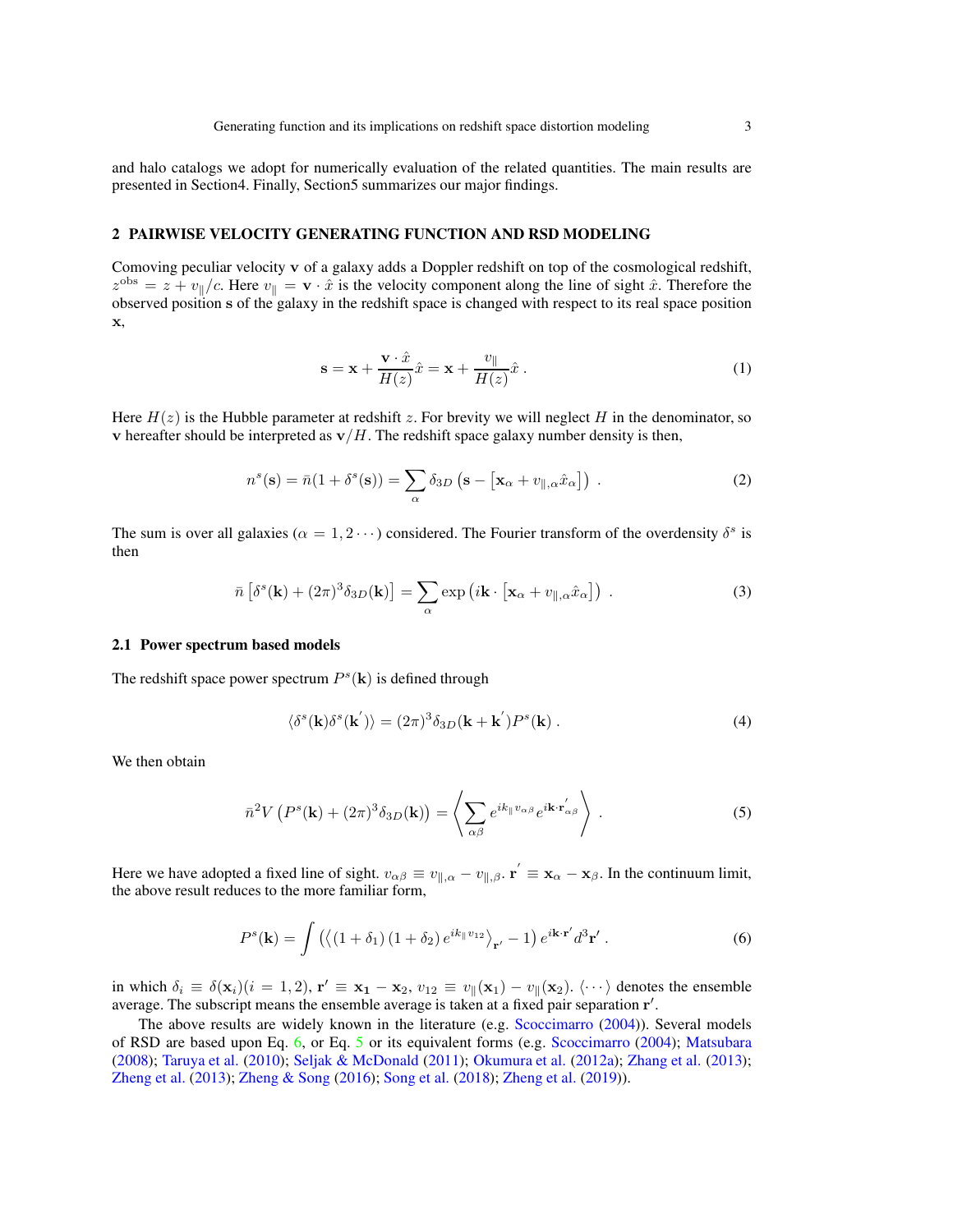#### <span id="page-3-2"></span>2.2 Correlation function based models

The redshift space correlation function is also modelled with the streaming model [\(Peebles 1980\)](#page-18-2),

<span id="page-3-0"></span>
$$
1 + \xi^s(\mathbf{r} = (r_{\parallel}, \mathbf{r}_{\perp})) = \int \left(1 + \xi(\mathbf{r}' = (r'_{\parallel}, \mathbf{r}_{\perp}))\right) p(v_{12} \mid \mathbf{r}' = (r'_{\parallel}, \mathbf{r}_{\perp})) dr'_{\parallel},\tag{7}
$$

where  $\mathbf{r}_{\perp}$  is the component of the separation in the perpendicular direction to the line of sight.  $p(v_{12}|\mathbf{r})$ is the pairwise velocity PDF at separation r.

Eq[.7](#page-3-0) is exact. Nevertheless,  $p(v_{12})$  is poorly understood in theory and approximations of it are inevitable in practice. The Gaussian steaming model [\(Reid & White 2011\)](#page-18-31) takes the assumption  $p(v_{12})$  distributes as the Gaussian function with a non zero mean  $\langle v_{12} \rangle$  and dispersion  $\sigma_{12}$ . A further problem is that, it is difficult to find a suitable parametric form for  $p(v_{12})$ [\(Fisher 1995](#page-17-17); [Sheth 1996](#page-18-32); [Juszkiewicz et al. 1998](#page-17-18); [Scoccimarro 2004;](#page-18-4) [Tinker 2007](#page-18-33); [Bianchi et al. 2015,](#page-17-19) [2016](#page-17-20); [Kuruvilla & Porciani 2018;](#page-18-34) [Cuesta-Lazaro et al. 2020\)](#page-17-21).

## 2.3 Pairwise velocity generating function and RSD modeling

The above two statistics can be unified by the pairwise velocity generating function[\(Scoccimarro 2004](#page-18-4)),

$$
G(k_{\parallel}, \mathbf{r}) = \frac{\langle (1+\delta_1)(1+\delta_2)e^{ik_{\parallel}v_{12}} \rangle}{1+\xi(r)},
$$
\n(8)

where  $\xi(r) = \langle \delta_1 \delta_2 \rangle$  is the two point correlation function in real space. One can verify that G is the generating function of the pairwise velocity,

$$
\langle v_{12}^m \rangle \equiv \frac{\langle (1+\delta_1)(1+\delta_2)v_{12}^m \rangle}{1+\xi(r)} = \left. \frac{\partial^m G}{\partial (ik_{\parallel})^m} \right|_{k_{\parallel}=0}, \, m \ge 1 \,.
$$
 (9)

For the discrete distribution, the generating function should be defined by and evaluated through

$$
G(k_{\parallel}, \mathbf{r}) \equiv \frac{\langle \sum_{\alpha\beta} \exp(ik_{\parallel}v_{\alpha\beta}) \rangle_{\mathbf{r}_{\alpha\beta}=\mathbf{r}}}{\langle \sum_{\alpha\beta} \rangle_{\mathbf{r}_{\alpha\beta}=\mathbf{r}}}.
$$
 (10)

Here the ensemble average is over pairs with separation  $r_{\alpha\beta} = r$ . When  $r \to \infty$  that we can neglect spatial correlations in the density and velocity fields,

$$
G(k_{\parallel}, r \to \infty) \equiv G_{\infty} = \langle e^{ik_{\parallel}v_{\alpha}} \rangle^{2} . \tag{11}
$$

This quantity is positive, and describes the Finger of God effect (e.g. [Zhang et al.](#page-18-24) [\(2013\)](#page-18-24); [Zheng et al.](#page-18-27) [\(2013\)](#page-18-27)).

The pairwise velocity generating function plays an important role in RSD modelling.

– First, it determines the redshift power spectrum in Fourier space,

<span id="page-3-1"></span>
$$
P^{s}(\mathbf{k}) = \int \left[ \left( 1 + \xi(r') \right) G(k_{\parallel}, \mathbf{r'}) - 1 \right] e^{i\mathbf{k} \cdot \mathbf{r'}} d^{3} \mathbf{r'}.
$$
 (12)

– Second, it determines the pairwise velocity PDF and therefore the RSD modelling in configuration space.

$$
p(v_{12} \mid \mathbf{r}) = \int G(k_{\parallel}, \mathbf{r}) e^{ik_{\parallel} v_{12}} \frac{dk_{\parallel}}{2\pi} . \tag{13}
$$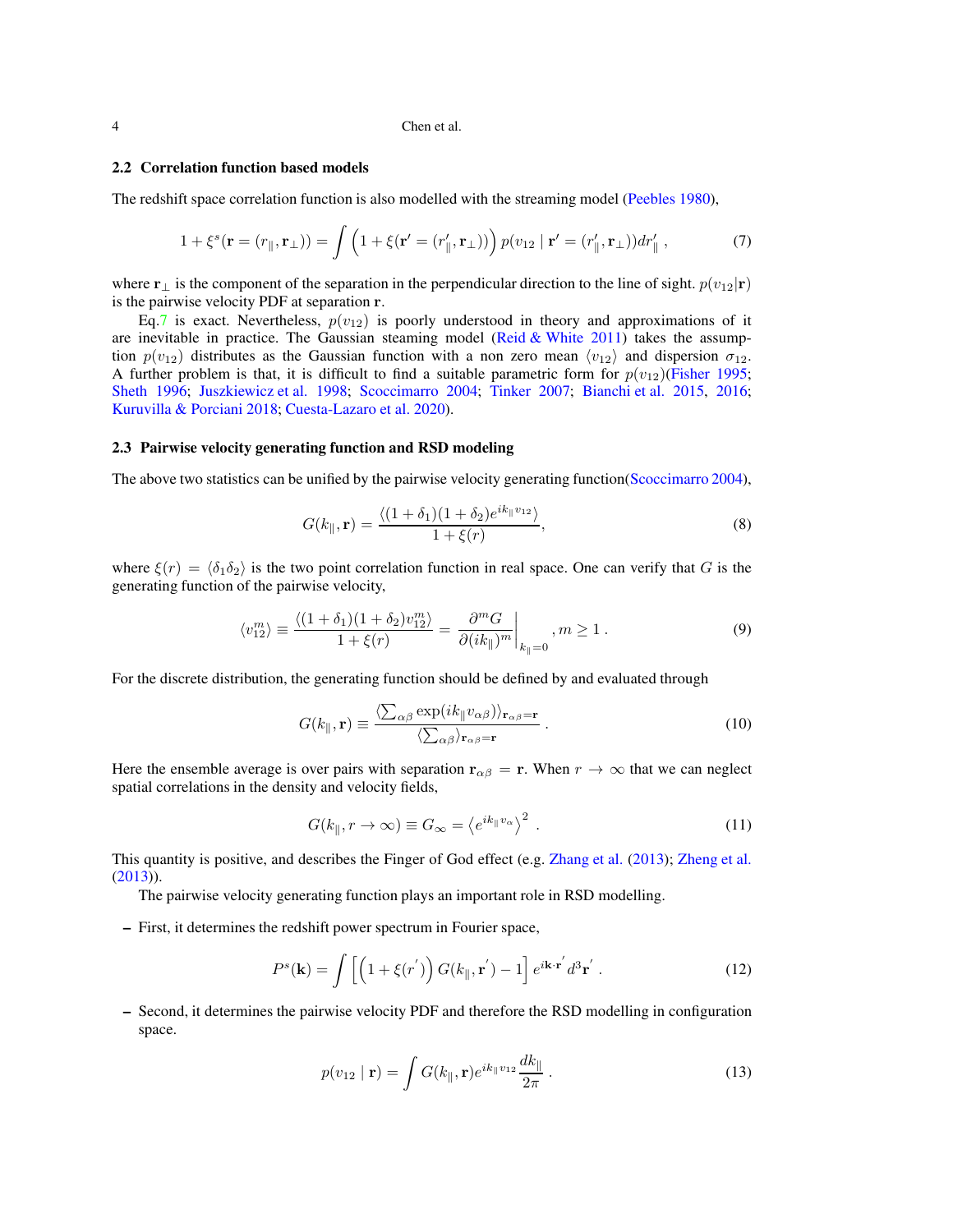<span id="page-4-3"></span>– The above relations are well known in the literature (e.g. [Scoccimarro](#page-18-4) [\(2004\)](#page-18-4); [Taruya et al.](#page-18-26) [\(2010\)](#page-18-26); [Desjacques et al.](#page-17-22) [\(2018b\)](#page-17-22)), but have not fully incorporated in RSD modelling. Furthermore, we can define a hybrid statistics  $P^s(k_{\parallel}, r_{\perp})$ . By multiplying both sides of Eq[.12](#page-3-1) by  $\int \exp(-i\mathbf{k}_{\perp} \cdot \mathbf{r})$  $(\mathbf{r}_{\perp})d^2\mathbf{k}_{\perp}/(2\pi)^2$ , we obtain

<span id="page-4-2"></span>
$$
P^{s}(k_{\parallel},r_{\perp}) = \int \left[ (1+\xi(r)) G(k_{\parallel},\mathbf{r}) - 1 \right] e^{ik_{\parallel}r_{\parallel}} dr_{\parallel} . \tag{14}
$$

This is neither the correlation function nor the power spectrum. But this hybrid statistics has some attractive features. (1) Since  $G(k_{\parallel} = 0) = 1$ ,  $P^s(k_{\parallel} = 0, r_{\perp}) = \int_{-\infty}^{\infty} \xi(r_{\parallel}, r_{\perp}) dr_{\parallel} = w_p(r_{\perp}).$ Namely, the  $k_{\parallel} = 0$  mode equals the projected correlation function  $w_p$ , <sup>[1](#page-4-0)</sup> therefore, it is unaffected by RSD, which is only constrained to  $k_{\parallel} \neq 0$  modes. This is an advantage that  $P^{s}(\mathbf{k})$  also share. But  $\xi^s$  does not have this advantage, since  $\xi^s(r_{\parallel}, r_{\perp})$  of all configurations are affected by RSD. (2) Within the context of RSD modelling with the generating function  $G$ , this is the most straightforward to numerically implement, since only one integral over  $r_{\parallel}$  is needed. (3) In the measurement, it is also straightforward to convert from the measurement of correlation function, which has better handling over survey masks and varying line of sight.

## 2.4 Moment and cumulant expansion of the generating function

One intrinsic advantage is that G can be naturally Taylor expanded with physically meaningful Taylor coefficients. This can be implemented either with the moment expansion or with the cumulant expansion.

#### *2.4.1 Moment expansion*

The moment expansion directly expands  $G$  into its Taylor expansion series,

<span id="page-4-1"></span>
$$
G(k_{\parallel}, \mathbf{r}) = 1 - \sum_{m \ge 1} (-1)^{m-1} \frac{\langle v_{12}^{2m} \rangle}{(2m)!} k_{\parallel}^{2m} + i \sum_{m \ge 1} (-1)^{m-1} \frac{\langle v_{12}^{2m-1} \rangle}{(2m-1)!} k_{\parallel}^{2m-1}
$$
  
= 1 + i \langle v\_{12} \rangle k\_{\parallel} - \frac{1}{2} \langle v\_{12}^{2} \rangle k\_{\parallel}^{2} - \frac{1}{6} i \langle v\_{12}^{3} \rangle k\_{\parallel}^{3} + \frac{1}{24} \langle v\_{12}^{4} \rangle k\_{\parallel}^{4} + \cdots. (15)

The convergence rate of Eq[.15](#page-4-1) is decided by the coefficients of pairwise velocity moments. Through numerical simulations, we can robustly quantify the impact of individual terms and determine the moments which must be included to reach the desired accuracy in RSD.

#### *2.4.2 Cumulant expansion*

Eq. [15](#page-4-1) is not the only way of expanding G in velocity moments. Instead we can Taylor expand  $\ln G$ in power series of  $k_{\parallel}$ . The expansion coefficients turn out to be the pairwise velocity cumulants  $\langle v_{12}^m \rangle_c$ . [Scoccimarro](#page-18-4) [\(2004\)](#page-18-4) already pointed out  $\ln G$  as the cumulant generating function, but did not specify the cumulant expansion coefficient as  $\langle v_{12}^m \rangle_c$ . Therefore we provide a proof here. Furthermore, we find that such relation is connected to the widely adopted logarithmic transformation of the cosmic density field.

Defining an auxiliary field

$$
y \equiv \ln(1+\delta) - \langle \ln(1+\delta) \rangle , \qquad (16)
$$

<span id="page-4-0"></span><sup>&</sup>lt;sup>1</sup> The projected correlation function  $w_p(r_\perp)$  is often redefined as  $w_p(r_\perp)/r_\perp$  to make it dimensionless.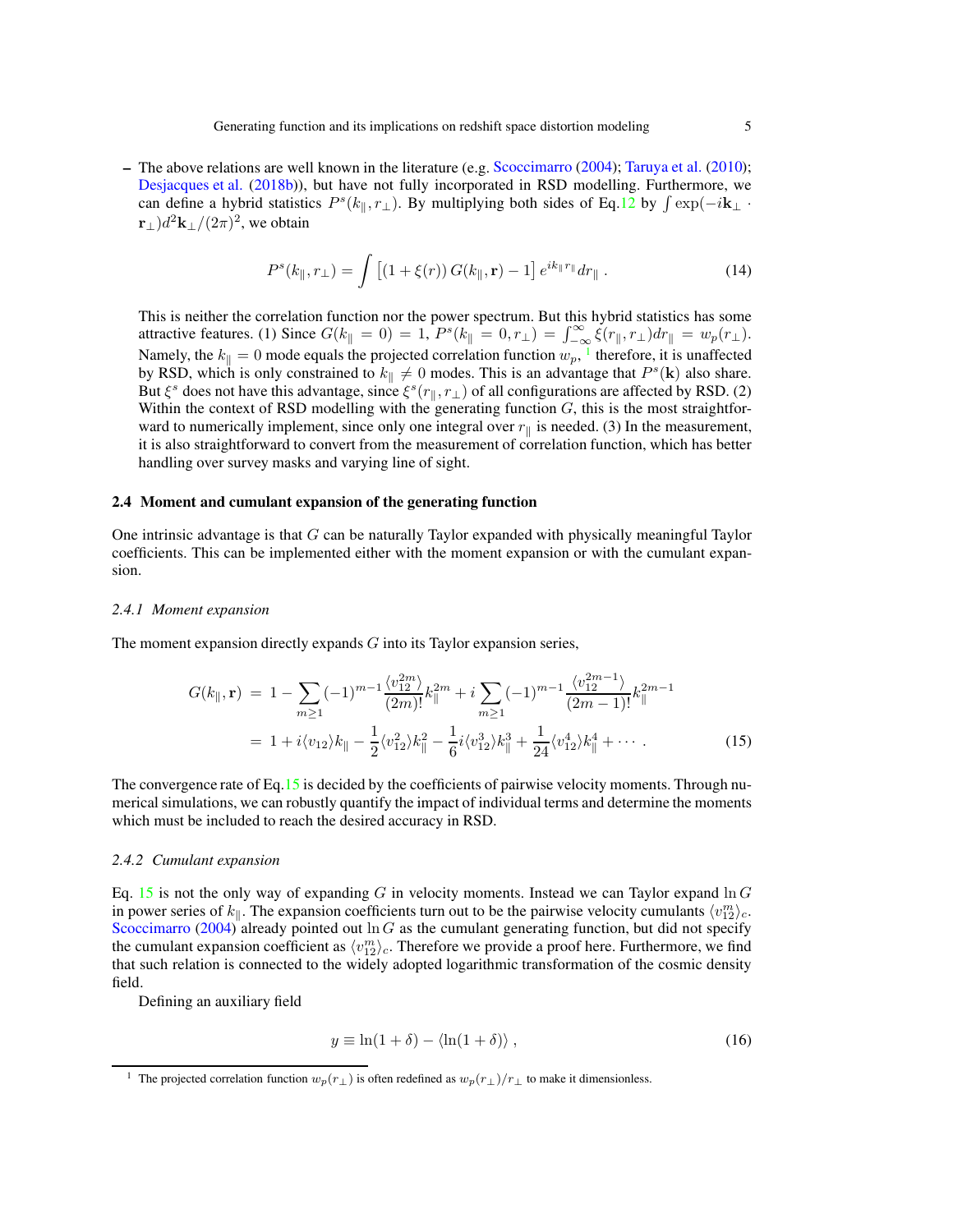<span id="page-5-1"></span>and setting  $\lambda = ik_{\parallel}$ , we have

$$
G(\lambda \mid \mathbf{r}) = \frac{\langle (1 + \delta_1)(1 + \delta_2) \exp(\lambda v_{12}) \rangle}{\langle (1 + \delta_1)(1 + \delta_2) \rangle}
$$
  
= 
$$
\frac{\langle \exp[(y_1 + y_2) + \lambda v_{12}] \rangle}{\langle (1 + \delta_1)(1 + \delta_2) \rangle}
$$
  
= 
$$
\frac{1}{1 + \xi(r)} \exp\left[\sum_{n \ge 2} \frac{\langle ((y_1 + y_2) + \lambda v_{12})^n \rangle_c}{n!} \right]
$$
  
= 
$$
\exp\left[\sum_{m \ge 1} \frac{c_m(\mathbf{r})}{m!} \lambda^m \right].
$$
 (17)

Here,

$$
c_m \equiv m! \sum_{n \ge 2, n \ge m} \frac{C_n^{n-m}}{n!} \frac{\left( (y_1 + y_2)^{n-m} v_{12}^m \right)_c}{1 + \xi(r)} \,. \tag{18}
$$

Furthermore, we find

$$
c_1 = \langle v_{12} \rangle \equiv \langle v_{12} \rangle_c \,, \tag{19}
$$

$$
c_2 = \langle (v_{12} - c_1)^2 \rangle \equiv \langle v_{12}^2 \rangle_c \tag{20}
$$

$$
c_3 = \langle (v_{12} - c_1)^3 \rangle \equiv \langle v_{12}^3 \rangle_c \tag{21}
$$

$$
c_4 = \langle (v_{12} - c_1)^4 \rangle - 3 \langle (v_{12} - c_1)^2 \rangle \equiv \langle v_{12}^4 \rangle_c, \cdots
$$
 (22)

Namely the cumulant expansion coefficient  $c_m$  is the pairwise velocity cumulant  $\langle v_{12}^m \rangle_c$ . Then we obtain the cumulant expansion of pairwise velocity generating function,

<span id="page-5-0"></span>
$$
\ln G(k_{\parallel}, \mathbf{r}) = -\sum_{m \ge 1} (-1)^{m-1} \frac{\langle v_{12}^{2m} \rangle_c}{(2m)!} k_{\parallel}^{2m} + i \sum_{m \ge 1} (-1)^{m-1} \frac{\langle v_{12}^{2m-1} \rangle_c}{(2m-1)!} k_{\parallel}^{2m-1} . \tag{23}
$$

Namely  $\ln G$  is the cumulant generating function of pairwise velocity, versus G as the moment generating function of pairwise velocity. We may have expected this correspondence from the moment/cumulant generating function of the density field.

We may expect that the above expansion converges faster than the expansion with Eq. [15.](#page-4-1) The reason is that the density field is close to lognormal and the velocity field is close to Gaussian. Under such condition, only the  $k_{\parallel}$  and  $k_{\parallel}^2$  terms exist in Eq. [23.](#page-5-0) This results in a Gaussian pairwise velocity PDF, and corresponds to the Gaussian streaming model of correlation function. Numerical evaluation later indeed shows that the expansion of Eq. [23](#page-5-0) indeed converges faster than that of Eq. [15.](#page-4-1) Nevertheless, we find  $k_{\parallel}^{3,4}$ <sup>3,4</sup> terms are non-negligible at  $k \gtrsim 0.2h{\rm\,Mpc}^{-1}$ , implying further improvement over the Gaussian streaming approximation.

# 2.5 Peculiar velocity decomposition

As mentioned above, moment generating function determines the pairwise velocity PDF, and vice versa. There are lots of models based on the pairwise velocity PDF assuming some specific forms of pairwise velocity PDF, such as Gaussian distribution [\(Reid & White 2011](#page-18-31)), exponential distribution [\(Sheth 1996\)](#page-18-32) and so on. Here we investigate the influence of both Gaussian and exponential approximations towards generating function. For brevity, here we only provide one point statistics of velocity PDF, instead of the more complicated two point statistics of pairwise velocity PDF. The statistics from simulation prefer a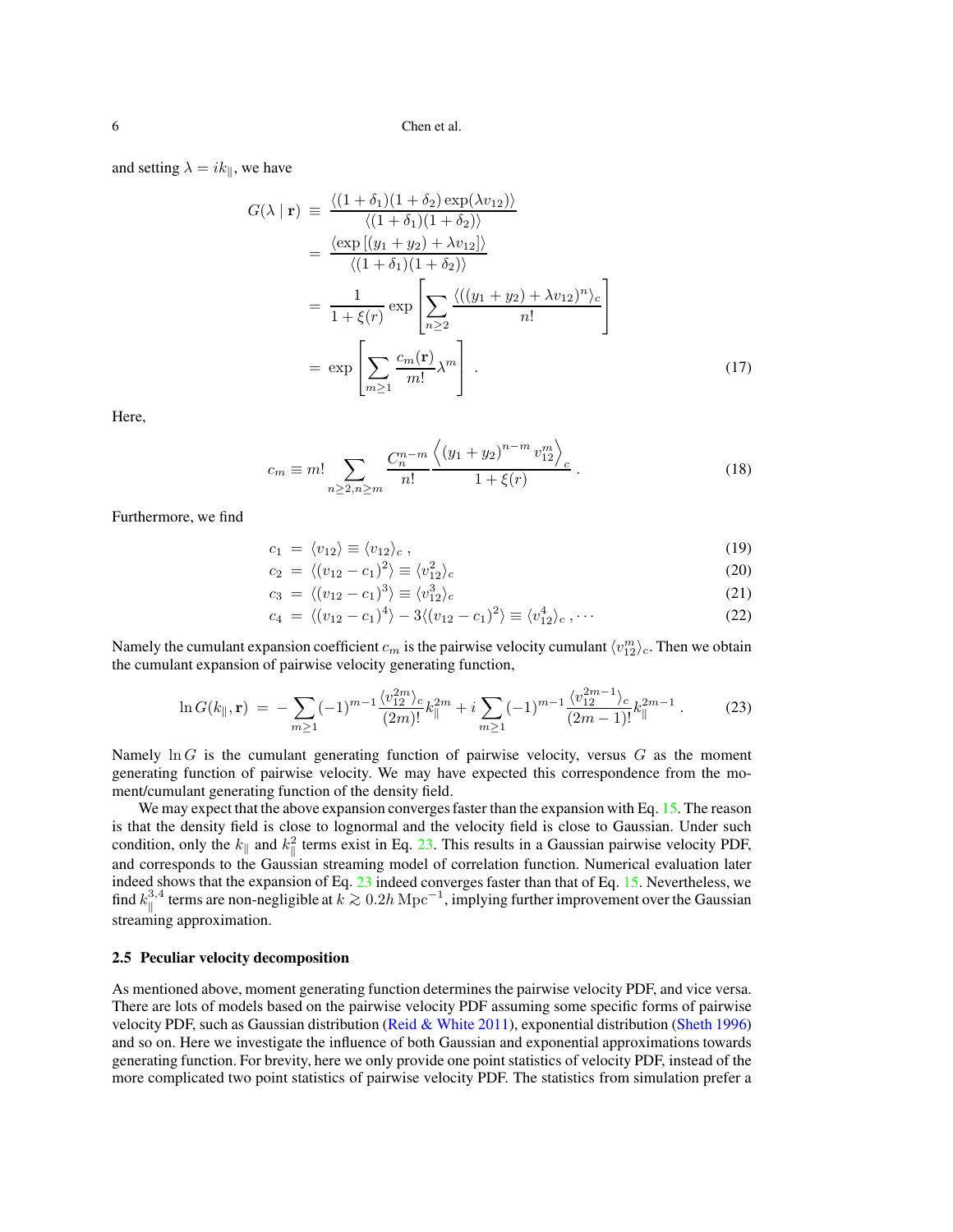<span id="page-6-3"></span>mixture of Gaussian and exponential pairwise velocity PDF. At sufficiently large scale with low speed, it is close to Gaussian distribution,

$$
p_{\mathcal{G}}(v) = \frac{1}{\sqrt{2\pi\sigma_{\mathcal{G}}^2}} \exp(-v^2/2\sigma_{\mathcal{G}}^2) ,\qquad(24)
$$

yet at small scale with severe random motions, it turns to exponential distribution,

$$
p_{\mathcal{E}}(v) = \frac{1}{\sqrt{2\sigma_{\mathcal{E}}^2}} \exp(-\sqrt{2}|v|/\sigma_{\mathcal{E}}).
$$
 (25)

Here  $\sigma_{\mathcal{G},\mathcal{E}}$  is the pairwise velocity dispersion for Gaussian/Exponential components, and  $\sigma_{\mathcal{G}}^2 + \sigma_{\mathcal{E}}^2 = \sigma^2$ . The corresponding Fourier transformations are,

$$
\mathcal{G} = \exp(-\sigma_{\mathcal{G}}^2 k^2 / 2), \mathcal{E} = \frac{1}{\sigma_{\mathcal{E}}^2 k^2 / 2 + 1}.
$$
 (26)

Assuming the Gaussian part and exponential part are independent with each other, the generating function could be written as,

<span id="page-6-0"></span>
$$
G \approx \mathcal{G}(\sigma_{\mathcal{G}})\mathcal{E}(\sigma_{\mathcal{E}})
$$
 (27)

Under these assumptions, the imaginary part of generating function,  $\text{Im}(G)$ , vanishes. Gaussian/exponential distributions determine the upper/lower limits of  $Re(G)$ .

Furthermore, [Zhang et al.](#page-18-24) [\(2013\)](#page-18-24) provide a method to decompose the peculiar velocity field into three parts,  $\mathbf{v}_{\delta}$ ,  $\mathbf{v}_{B}$ , and  $\mathbf{v}_{S}$ .  $\mathbf{v}_{\delta}$  is the over-density field correlated part. It dominates at the linear scale where  $k \ll k_{NL}$  (NL is short for "non-linear" scale), then vanishes due to the nonlinear evolution at small scale. Differ from  $v_{\delta}$ , the stochastic component  $v_S$  and rotational component  $v_B$  only reveal and dominant at the nonlinear scale. [Zheng et al.](#page-18-27) [\(2013](#page-18-27)) verified these theories in N-body simulation. In this paper, we decompose the peculiar velocity into only density correlated (the deterministic) part, and the rest stochastic part ( $v_S + v_B$  in [Zhang et al.](#page-18-24) [\(2013\)](#page-18-24)). We denoted them with superscripts L and S respectively,  $\mathbf{v}(\mathbf{x}) = \mathbf{v}^{\hat{L}}(\mathbf{x}) + \mathbf{v}^{\hat{S}}(\mathbf{x})$ . In Fourier space,

<span id="page-6-2"></span>
$$
\mathbf{v}^{L}(\mathbf{k}) = -i \frac{H(z)\delta(\mathbf{k})W(k)}{k^2} \mathbf{k} .
$$
 (28)

Here, the window function,

$$
W(k) = \frac{P_{\delta\theta}(k)}{P_{\delta\delta}(k)}\,. \tag{29}
$$

in which,  $\theta = -\nabla \cdot \mathbf{v}$  is the divergence of the peculiar velocity. Then the generating function can be expressed in,

$$
G = \frac{\langle (1+\delta_1)(1+\delta_2) \exp(ik_{\parallel}v) \rangle}{1+\xi(r)}
$$
  
= 
$$
\frac{\langle (1+\delta_1)(1+\delta_2) \exp(ik_{\parallel}v^L) \exp(ik_{\parallel}v^S) \rangle}{1+\xi(r)}
$$
(30)

If the density field is log-normal, assume  $L$  and  $S$  components are independent with each other, we have

<span id="page-6-1"></span>
$$
\ln G = \ln G^L + \ln G^S \,. \tag{31}
$$

 $G^L$  is expected to be approximately Gaussian, and the stochastic part  $G^S$  should be close to exponential. We can evaluate the convergence of both Eq.[\(27\)](#page-6-0) and Eq.[\(31\)](#page-6-1) in simulation.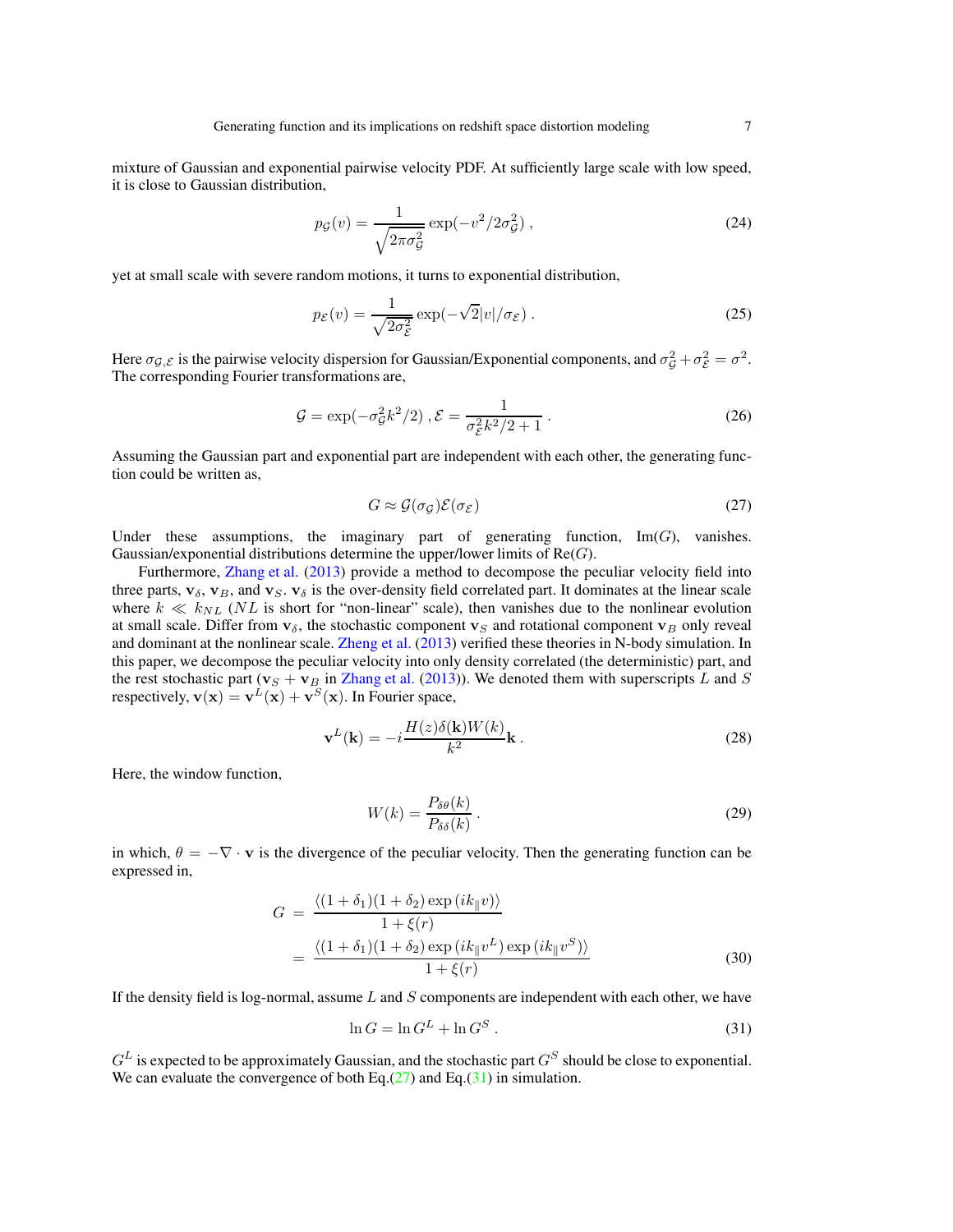| Set ID      | Mass Range | Μ     | $N_h/\overline{10^4}$ |
|-------------|------------|-------|-----------------------|
| $A1(z=0.0)$ | >10        | 37.70 | 8.66                  |
| $z=0.5$     | >10        | 30.03 | 6.70                  |
| $z=1.0$     | >10        | 23.77 | 4.30                  |
| $z=1.5$     | >10        | 20.39 | 2.53                  |
| $A2(z=0.0)$ | $1 - 10$   | 2.67  | 69.23                 |
| $z=0.5$     | $1-10$     | 2.61  | 66.88                 |
| $z=1.0$     | $1-10$     | 2.51  | 59.86                 |
| $z=1.5$     | $1 - 10$   | 2.41  | 50.49                 |
| $A3(z=0.0)$ | $0.1 - 1$  | 0.27  | 506.14                |
| $z=0.5$     | $0.1 - 1$  | 0.27  | 523.57                |
| $z=1.0$     | $0.1 - 1$  | 0.26  | 527.22                |
| $z = 1.5$   | $0.1 - 1$  | 0.26  | 508.97                |

<span id="page-7-3"></span><span id="page-7-0"></span>Table 1: Three sets of halo mass bins for J6610. The mass unit is in  $10^{12} M_{\odot}/h$ .  $\langle M \rangle$  is the mean halo mass.  $N_h$  is the total halo number in corresponding halo mass bin.

# 3 SIMULATION

We numerically evaluate the generating function G at various  $k_{\parallel}$  and  $(r_{\parallel}, r_{\perp})$ , and the two expansion series (Eq. [15](#page-4-1) & [23\)](#page-5-0), in a subset of the CosmicGrowth simulations [\(Jing 2019\)](#page-17-23). The three simulations are run with a particle-particle-particle-mesh ( $P^{3}M$ ) code [\(Jing et al. 2007\)](#page-17-24), boxsize  $L_{\text{box}} = 600 \text{Mpc } h^{-1}$ , and particle number  $N_P = 3072^3$ . They adopt the identical  $\Lambda$ CDM cosmology, with  $\Omega_b = 0.0445$ ,  $\Omega_c = 0.2235, \Omega_\Lambda = 0.732, h = 0.71, n_s = 0.968$  and  $\sigma_8 = 0.83$ . It has three realizations, denoted as J6610, J6611 and J6612 here. The halo catalogs are first identified by a Friends-of-Friends (FoF) algorithm, with the linking length  $b = 0.2$  times the mean inter-particle separation. Then all unbound particles have been removed from the catalogs. We select three different halo mass bins, labeled as A1, A2 and A3, at four redshift snapshots,  $z \approx 0, 0.5, 1.0, 1.5$ . The mass range, mean mass, and total number of each halo set for J6610 are listed in Table [1.](#page-7-0) Specifications of J6611 and J6612 are similar.

We use the NGP method with  $600<sup>3</sup>$  grid points to construct the needed fields. The grid size is  $L_{\text{grid}} = 1 \text{Mpc } h^{-1}$ . For each grid, we measure  $\alpha_i = \sum_{\gamma} \cos(k_{\parallel} v_{\parallel,\gamma})$ ,  $\beta_i = \sum_{\gamma} \sin(k_{\parallel} v_{\parallel,\gamma})$  and  $p_i^n = \sum_{\gamma} v_{\parallel,\gamma}^n$ ,  $n = 0, 1, 2, 3, \ldots$ . Notice that  $p_i^0 = \sum_{\gamma} = (1 + \delta_i)$ . The summation  $\sum_{\gamma}$  is over all particles nearest to the ith grid point. The real and imaginary part of the generating function are evaluated separately by the following relation

<span id="page-7-1"></span>
$$
G(k_{\parallel}, \mathbf{r}) = \frac{\langle \beta_1 \beta_2 + \alpha_1 \alpha_2 \rangle_{\mathbf{r}}}{\langle p_1^0 p_2^0 \rangle_{\mathbf{r}}} + i \frac{\langle \alpha_1 \beta_2 - \beta_1 \alpha_2 \rangle_{\mathbf{r}}}{\langle p_1^0 p_2^0 \rangle_{\mathbf{r}}}.
$$
 (32)

The pairwise velocity moments is given by

<span id="page-7-2"></span>
$$
\langle v_{12}^m \rangle = \frac{\langle \sum_{n=0}^m C_m^{m-n} (-1)^n p_1^n p_2^{m-n} \rangle_{\mathbf{r}}}{\langle p_1^0 p_2^0 \rangle_{\mathbf{r}}}.
$$
\n(33)

One thing to notice is that, the r.h.s. of Eq.  $32 \& 33$  $32 \& 33$  $32 \& 33$  means that we can utilize FFT to speed up the computation. For each  $k_{\parallel}$ , 8 FFTs are needed to evaluate G of all r pairs, and  $\geq 3$  FFTs for  $\langle v_{12}^m \rangle$ . Nevertheless, since we only investigate a dozen r specifications, we instead measure the above quantities by directly counting the pairs with fixed separation  $r_{\parallel}$  and  $r_{\perp}$  values. We can choose the Cartesian x,  $y, z$  axes of the simulation box as the line of sight, so for each simulation we have 3 independent measurements. With 3 independent simulation realizations, we have 9 independent measurements and we can then estimate the errorbars of the measured properties.

In order to obtain the deterministic and stochastic components of halo peculiar velocity field, first we measure  $\mathbf{v}^L(\mathbf{k})$  from Eq. [28.](#page-6-2) When obtaining the quantities in Eq. 28, 512<sup>3</sup> number of grid points are adopted to construct the necessary fields. Then we do inverse FFT to obtain  $v<sup>L</sup>$  in configuration space. [Chen et al.](#page-17-15) [\(2018](#page-17-15)) has verified that the large scale velocity bias between halo and dark matter is unity in N-body simulation, and [Zhang](#page-18-18) [\(2018\)](#page-18-18) provides the possible explanation. Thus here we can treat the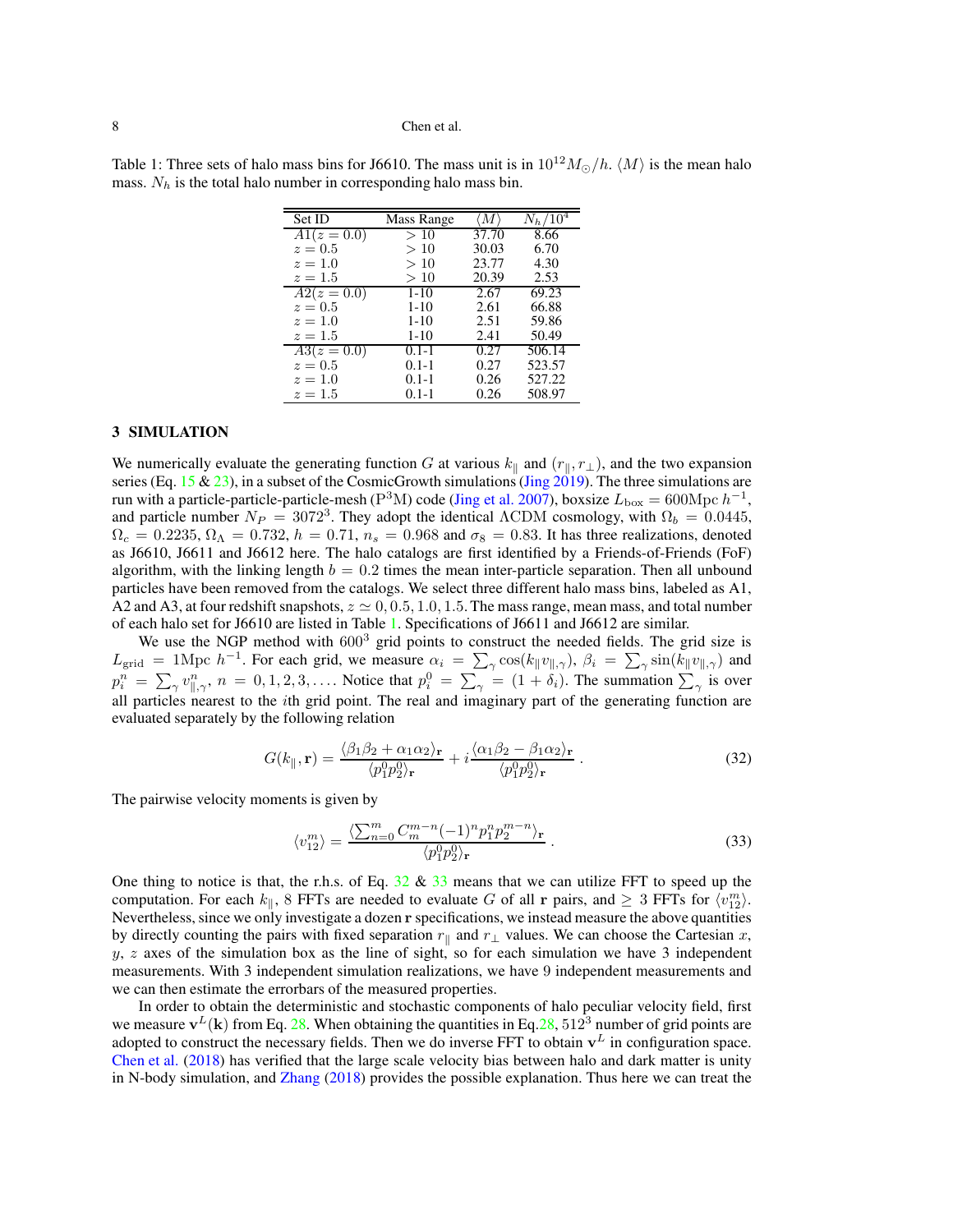<span id="page-8-0"></span>

Fig. 1: The pairwise velocity generating function G at  $z = 0$ , for the halo set A2 ( $10^{12} M_{\odot}/h < M <$  $10^{13}M_{\odot}/h$ ). Data points (with errorbars) are directly measured from the 3 simulation realizations and the errorbars are r.m.s of the 9 independent measurements (3 simulation realization  $\times$  three directions). Top/bottom panels correspond to the real/imaginary part of G respectively. Left/right panels correspond to the results of moment/cumulant expansions. The dash lines cut off at the leading order terms  $(\langle v_{12}^{1,2} \rangle, \langle v_{12}^{1,2} \rangle_c)$ , while the solid lines include the next-to-leading order terms  $(\langle v_{12}^{1,2,3,4} \rangle, \langle v_{12}^{1,2,3,4} \rangle_c)$ . The major finding is that the cumulant expansion works significantly better than the moment expansion. The leading order approximation is excellent at  $k \le 0.1h{\rm\;Mpc}^{-1}$ . Including  $\langle v_{12}^{3,4} \rangle$ , the cumulant expansion is excellent at  $k < 0.2h{\rm\;Mpc}^{-1}$  for all  $(r_{\parallel}, r_{\perp})$  configurations. Furthermore, for  $r_{\parallel} \ge 20{\rm\;Mpc}\ h^{-1}$ , it is excellent to  $k \sim 0.4h{\rm\;Mpc}^{-1}$ . Bottom panels (ImG) does not show the configurations with  $r_{\parallel} = 0$ , for which ImG=0 due to the  $v_{\parallel} \leftrightarrow v_{\parallel}$  symmetry.

deterministic velocity component of halos as the underlying dark matter's ,  $\mathbf{v}_h^L = \mathbf{v}^L$ . Finally, we obtain the stochastic component by  $\mathbf{v}_h^S = \mathbf{v}_h - \mathbf{v}^L$ .

# 4 NUMERICAL RESULTS AND IMPLICATIONS

The generating function  $G \equiv G(k_{\parallel}, r_{\parallel}, r_{\perp})$  depends on  $k_{\parallel}, r_{\parallel}, r_{\perp}$  as well as redshift and halo mass. We are not able to show the results of all possible combinations. Instead, we will mainly show the result of mass bin A2. To the same order of moment/cumulant expansion, the accuracy is slightly better for A1, which is less affected by small scale nonlinearities due to larger smoothing associated with the halo mass/size. But since A1 has at least a factor of 10 smaller halo numbers, the measurements are more noiser. In contrast, the accuracy for A3 is slightly worse than A2, while the measurement noise is smaller. Therefore in the main text we only show A2 as the intermediate case. For the redshifts, we mainly show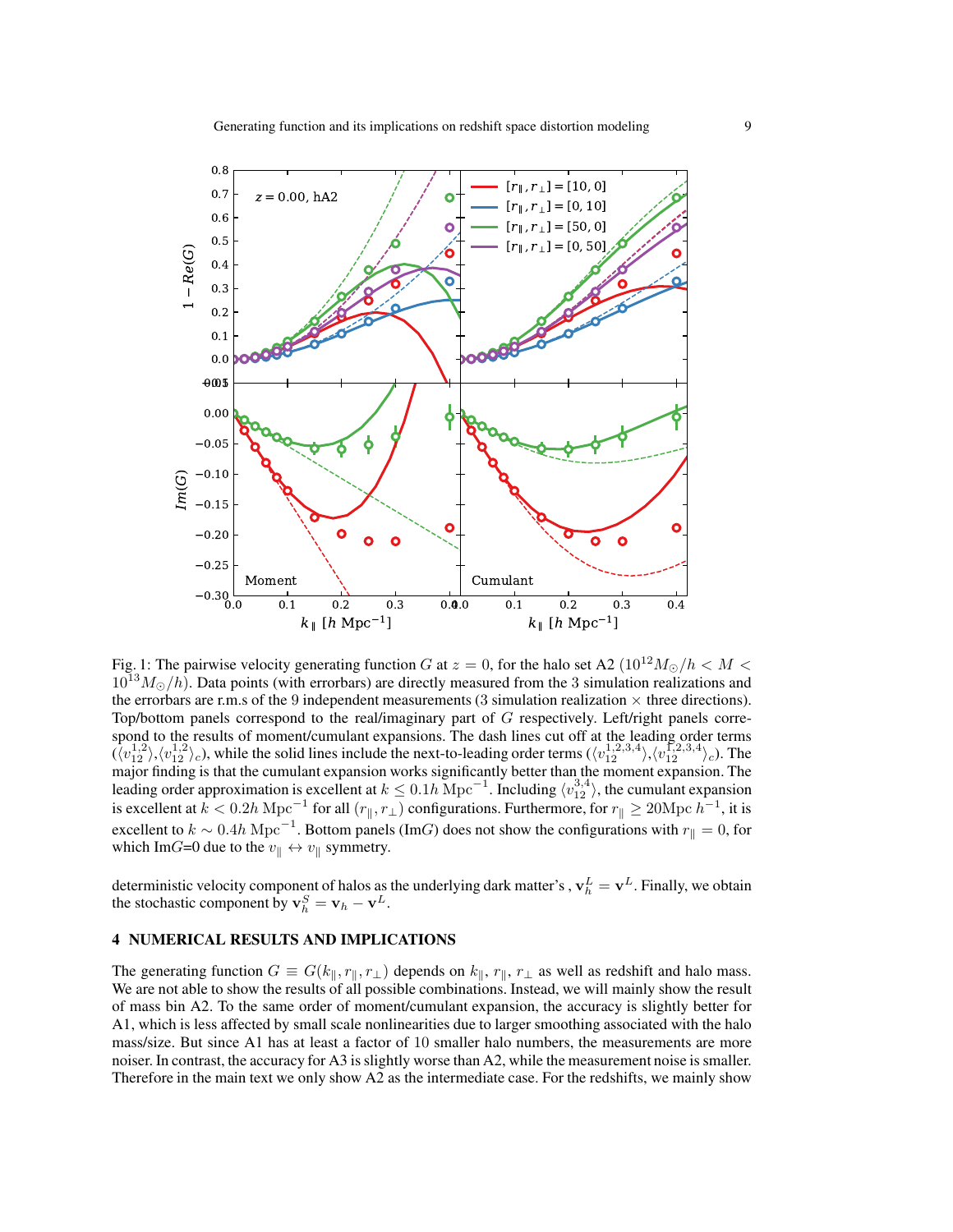<span id="page-9-1"></span><span id="page-9-0"></span>

Fig. 2: Similar to Fig. [1](#page-8-0) but for redshift  $z \approx 1$ .

the case of  $z = 0$  and when necessary, the case of  $z = 1$ . For the wavenumber k, the primary target is  $k = 0.2h \text{ Mpc}^{-1}$ , matching the capability of stage IV projects. But since stage V projects have the capability to reach  $k \sim 0.5h$  Mpc<sup>-1</sup>, we will also show the results of  $k > 0.2h$  Mpc<sup>-1</sup> in the main text.

# 4.1  $\langle v^{3,4}_{12} \rangle$  terms must be included

Fig. [1](#page-8-0) shows G as a function of  $k_{\parallel}$ , at  $z = 0$  and for  $(r_{\parallel}, r_{\perp}) = (10, 0), (0, 10), (50, 0), \& (0, 50)$  (unit in Mpc  $h^{-1}$ ). We compare the leading order expansion to the simulated G. As a reminder, the leading order moment expansion is  $G \simeq 1 + i \langle v_{12} \rangle k_{\parallel} - \langle v_{12}^2 \rangle k_{\parallel}^2/2$ . The leading order cumulant expansion is  $G \simeq \exp(1 + i \langle v_{12} \rangle k_{\parallel} - \langle v_{12}^2 \rangle_c k_{\parallel}^2/2)$ . All the coefficients  $(\langle v_{12}^n \rangle$  and  $\langle v_{12}^n \rangle_c)$  are measured from the same simulation. The moment expansion becomes inaccurate at  $k_{\parallel} = 0.1h \text{ Mpc}^{-1}$ , especially for the imaginary part of G. The cumulant expansion remains accurate at  $k_{\parallel} = 0.1h{\rm\;Mpc}^{-1}$ . Since the cumulant expansion up to leading order is equivalent to a Gaussian  $p(v_{12}|r_{\parallel}, r_{\perp})$ , this explains the validity of Gaussian streaming model [\(Reid & White 2011](#page-18-31)) at sufficiently large scale. However, at  $k_{\parallel} \sim 0.2h{\rm\;Mpc^{-1}}$ , the leading order approximation results into significant error in the imaginary part of  $G$ .

Therefore to improve the approximation accuracy at the target  $k_{\parallel} = 0.2h \text{ Mpc}^{-1}$ , we must include the next-to-leading order terms in the expansion. Then the moment expansion becomes  $G \simeq$  $1 + i[\langle v_{12} \rangle k_{\parallel} - \langle v_{12}^3 \rangle k_{\parallel}^3/6] - [\langle v_{12}^2 \rangle k_{\parallel}^2/2 - \langle v_{12}^4 \rangle k_{\parallel}^4/24]$ . Nonetheless, the moment expansion still fails at  $k_{\parallel} \sim 0.2h{\rm\;Mpc}^{-1}$ , especially for the imaginary part.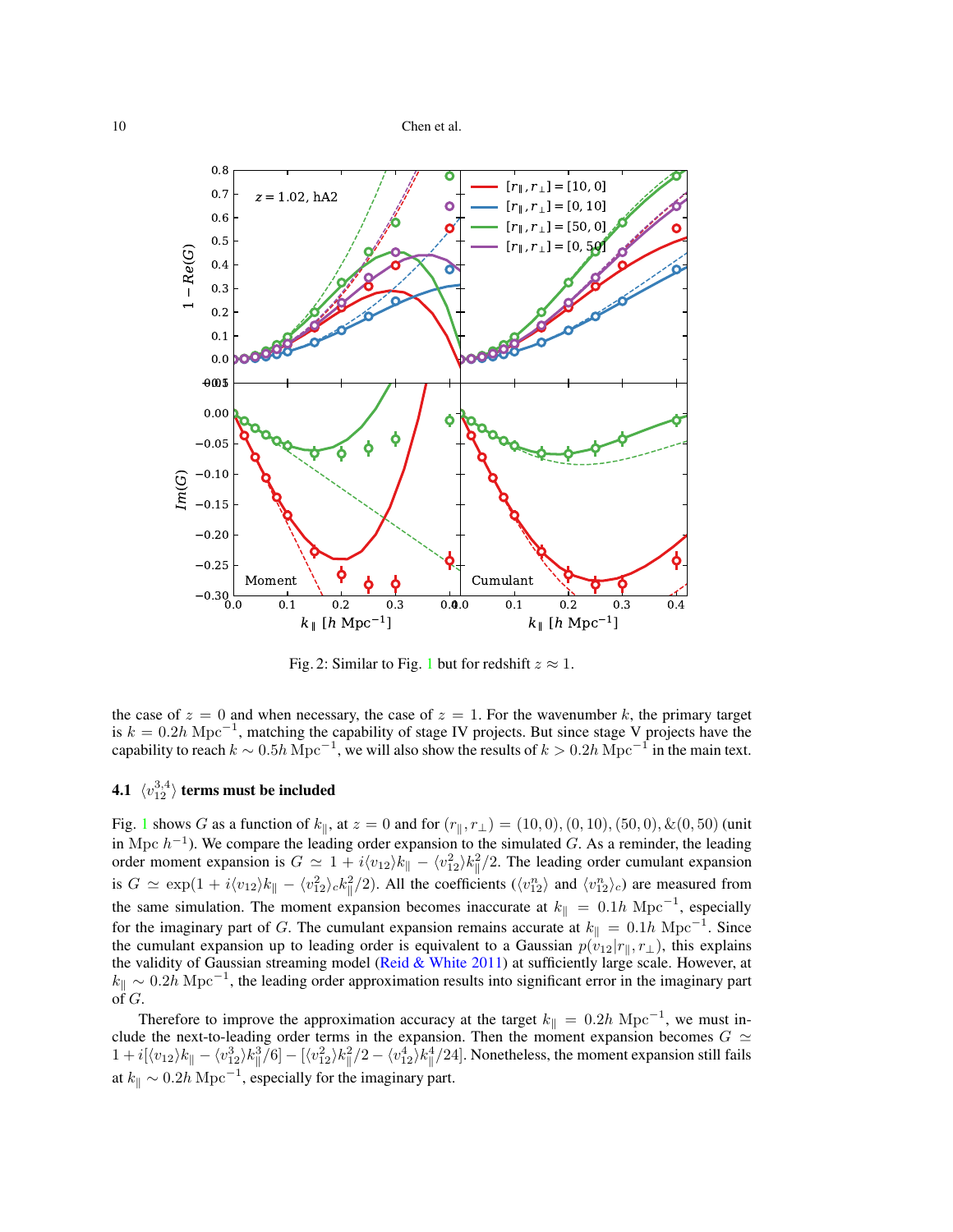<span id="page-10-0"></span>

Fig. 3:  $R_{3/1} \equiv \frac{\langle v_{12}^3 \rangle}{\langle v_{12} \rangle}$  and  $R_{4/2} \equiv \frac{\langle v_{12}^4 \rangle}{\langle v_{12}^2 \rangle}$ . These two determine the relative importance of the next-to-leading order terms in the moment expansion. For the cumulant expansion, the corresponding quantities are  $R_{3/1,c}$  and  $R_{4/2,c}$  respectively. These results explain the necessity of including the nextto-leading terms in the generation function (and RSD). They also explain why the cumulant expansion is better than the moment expansion.

Including the next-to-leading order terms, the cumulant expansion becomes  $G \simeq \exp(i[\langle v_{12} \rangle k_{\parallel} - \langle v_{12} \rangle k_{\parallel} - \langle v_{12} \rangle k_{\parallel} - \langle v_{12} \rangle k_{\parallel} - \langle v_{12} \rangle k_{\parallel} - \langle v_{12} \rangle k_{\parallel} - \langle v_{12} \rangle k_{\parallel} - \langle v_{12} \rangle k_{\parallel} - \langle v_{12} \rangle k_{\parallel} - \langle v$  $\langle v_{12}^3 \rangle_c k_{\parallel}^3/6] - [\langle v_{12}^2 \rangle_c k_{\parallel}^2/2 - \langle v_{12}^4 \rangle_c k_{\parallel}^4/24]$ ). This expansion is accurate at  $k_{\parallel} = 0.2h{\rm\,Mpc}^{-1}$ . It remains accurate even until  $k_{\parallel} \sim 0.4h{\rm\,Mpc}^{-1}$ , unless  $r_{\perp} \to 0$ .

The situation is similar at other redshifts (e.g.  $z = 1$ , Fig. [2\)](#page-9-0). Therefore the first major result of this paper is that, to accurately describe G at  $k_{\parallel} \sim 0.2h{\rm\,Mpc}^{-1}$ , we have to include not only  $\langle v_{12}^{1,2} \rangle$ , but also  $\langle v_{12}^{3,4} \rangle$  into the model. Since G completely determines RSD, this also implies that we must include  $\langle v_{12}^{3,4} \rangle$ into the modeling of RSD. This will be challenging, since  $\langle v_{12}^{3,4} \rangle$  themselves involve LSS correlations up to 6-th order  $(\delta^2 v^4)$ .

We further check the origin of the above finding. The ratio of the  $k_{\parallel}^3$  term to  $k_{\parallel}$  term is  $R_{3/1}k_{\parallel}^2/6$ for the moment expansion, and  $R_{3/1,c} k_{\parallel}^2/6$  for the cumulant expansion. Here,  $R_{3/1} \equiv \langle v_{12}^3 \rangle / \langle v_{12} \rangle$  and  $R_{3/1,c} \equiv \langle v_{12}^3 \rangle_c / \langle v_{12} \rangle$  $R_{3/1,c} \equiv \langle v_{12}^3 \rangle_c / \langle v_{12} \rangle$  $R_{3/1,c} \equiv \langle v_{12}^3 \rangle_c / \langle v_{12} \rangle$ . Fig. 3 shows  $R_{3/1}$  and  $R_{3/1,c}$  for the case of  $r_{\perp} = 0$ , which is among the most difficult to model for the generating function and RSD.  $R_{3/1}$  and  $R_{3/1,c}$  have typical values  $\sim 10$ - $100(\text{Mpc } h^{-1})^2$ . Therefore for  $k_{\parallel} \gtrsim 0.1h \text{ Mpc}^{-1}$ , the  $k_{\parallel}^3$  term will become non-negligible comparing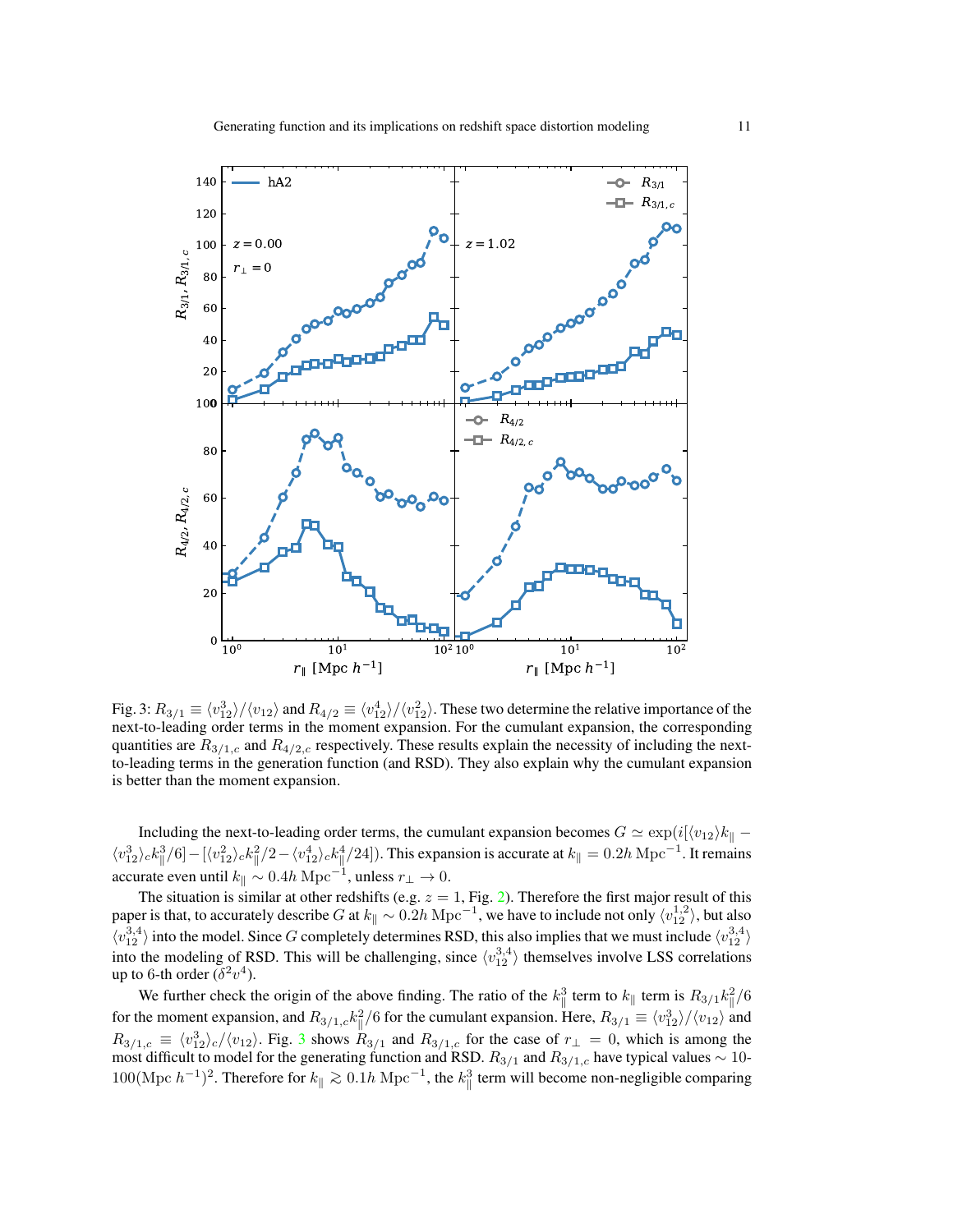<span id="page-11-0"></span>

Fig. 4: Accuracies of the moment expansion (left panels) and cumulant expansion (right panels) of the pairwise velocity generating function G at  $k_{\parallel} = 0.2h{\rm\;Mpc^{-1}}$ . Both expansions keep the next-to-leading order terms, namely include all  $k_{\parallel}^{1,2,3,4}$  $\int_{\parallel}^{1,2,3,4}$  terms. Top (bottom) panels are the results of real(imaginary) part of G. This comparison clearly shows that the cumulant expansion works significantly better than the moment expansion. It achieves  $|\Delta G| < 0.01$  for all configurations of  $r_{\perp}$ ,  $r_{\parallel}$ . For brevity, we only show the comparison for the halo mass bin A2 at  $z = 0$ . Results of other mass bins and redshifts are similar.

to the  $k_{\parallel}$  term. This problem does not alleviate toward large separation, as we expect. In contrast,  $R_{3/1}$ increases and the problem becomes worse at large pair separation. In fact, at  $r_{\parallel} \sim 100 \text{Mpc } h^{-1}$ , the moment expansion to third order even fails to correctly predict the sign of ImG for  $k \ge 0.25h{\rm\;Mpc}^{-1}$ .

The ratio of the  $k_{\parallel}^4$  term to  $k_{\parallel}^2$  term is  $R_{4/2}k_{\parallel}^2/12$  for the moment expansion, and  $R_{4/2,c}k_{\parallel}^2/12$ for the cumulant expansion. Here,  $R_{4/2} \equiv \langle v_{12}^4 \rangle / \langle v_{12}^2 \rangle$  and  $R_{4/2,c} \equiv \langle v_{12}^4 \rangle / \langle v_{12}^2 \rangle$ . The numerical results are also shown in Fig. [3.](#page-10-0) The worst inaccuracy of expanding to 4-th order occurs where  $R_{4/2}$  $(R_{4/2,c})$  is largest. This happens at  $r_{\parallel} \sim 5 \text{Mpc } h^{-1}$  and the typical value is ~ 50(Mpc  $h^{-1})^2$ . Notice that max $R_{4/2}$  < max $R_{3/1}$ . Together with the extra factor  $1/2$  in the Taylor expansion, the relative correction is significantly smaller in the real part of  $G$  than that in the imaginary part.

#### 4.2 Cumulant expansion is better

Fig. [4](#page-11-0) shows the errors by neglecting  $k_{\parallel}^{n>4}$  terms in the moment/cumulant expansion, in the  $r_{\perp}$ - $r_{\parallel}$  plane, for  $k_{\parallel} = 0.2h \text{ Mpc}^{-1}$ . For the whole range of interest ( $r_{\perp} < 100 \text{ Mpc } h^{-1}$ ,  $r_{\parallel} < 100 \text{ Mpc } h^{-1}$ ), the cumulant expansion is better than the moment expansion. The errors are largest at  $r_{\perp} \lesssim 5 \text{Mpc } h^{-1}$  and  $r_{\parallel} \sim 5{\text -}10 \text{Mpc } h^{-1}$ . Nonetheless,  $|\Delta G| \lesssim 0.01$ .

Fig. [5](#page-12-0) shows the errors at  $k_{\parallel} = 0.3, 0.4h \text{ Mpc}^{-1}$  for the cumulant expansion. The errors increase with  $k_{\parallel}$ , as expected. Also as the case of  $k_{\parallel} = 0.2h{\rm\,Mpc}^{-1}$ , the largest error occurs at  $r_{\perp} \lesssim 5{\rm Mpc}\,h^{-1}$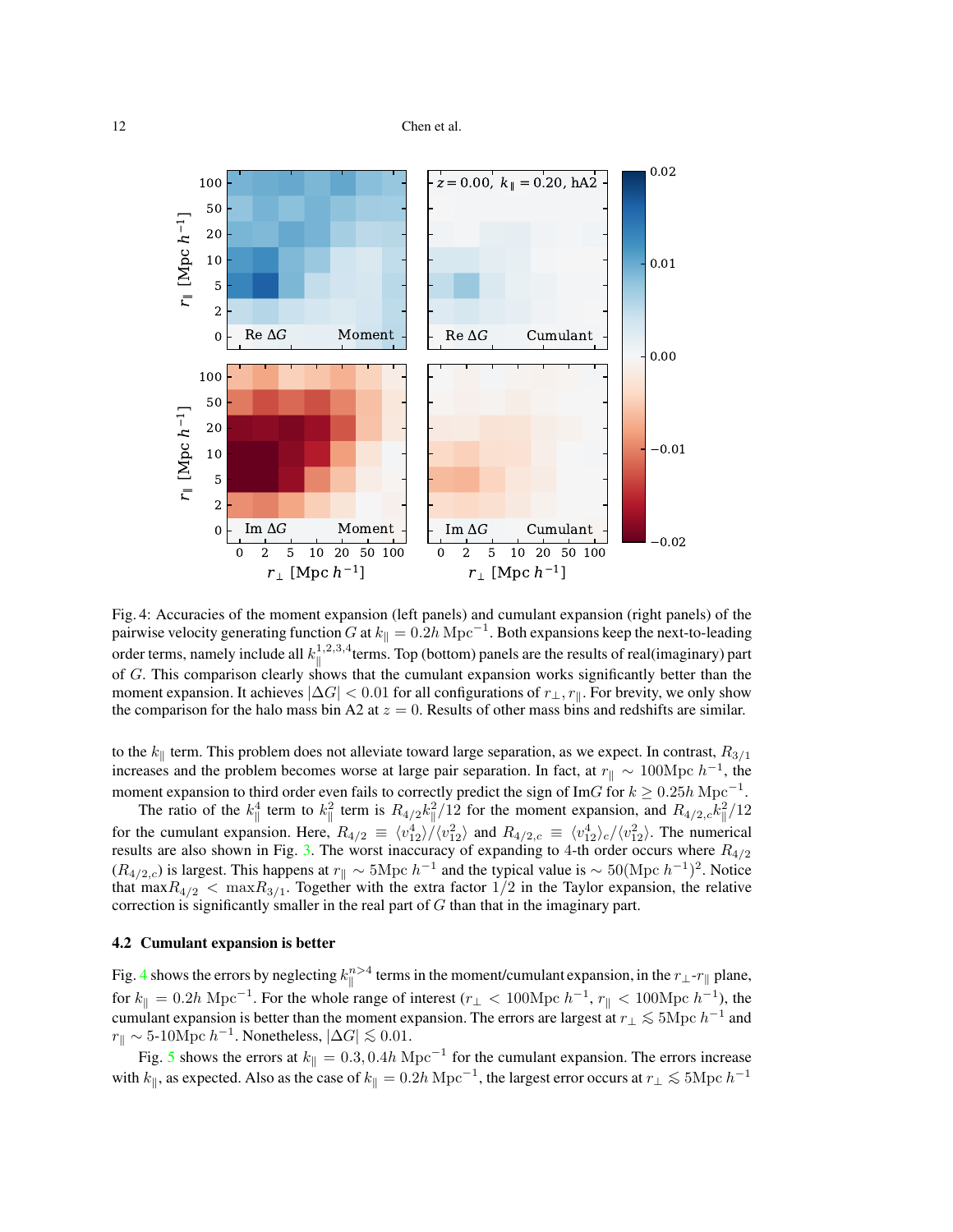<span id="page-12-0"></span>

Fig. 5: Similar to Fig. [4,](#page-11-0) but only for the cumulant expansion at two different  $k_z = 0.3$  and 0.4.

and  $r_{\parallel} \sim 5$ -10Mpc  $h^{-1}$  and max $|\Delta G| \sim 0.1$  for  $k_{\parallel} = 0.4h{\rm\;Mpc}^{-1}$ . Nonetheless, if we only use the region at  $r_{\perp} = 20 \text{Mpc } h^{-1}$ , the error in G is reduced to  $\sim 0.01$ , even for  $k = 0.4h \text{ Mpc}^{-1}$ . Fig. [6](#page-13-0) shows the errors at  $k_{\parallel} = 0.2h \text{ Mpc}^{-1}$ , but for halo set A1 and A3. The cumulant expansion is also excellent.

Therefore the major results of this paper are

$$
G \simeq \exp\left[-\frac{\langle v_{12}^2 \rangle_c k_{\parallel}^2}{2} + i \langle v_{12} \rangle k_{\parallel}\right]
$$
  
for all **r**, but  $k \le 0.1h \text{ Mpc}^{-1}$ ,  

$$
\simeq \exp\left[-\frac{\langle v_{12}^2 \rangle_c k_{\parallel}^2}{2} + \frac{\langle v_{12}^4 \rangle_c k_{\parallel}^4}{24} + i \left(\langle v_{12} \rangle k_{\parallel} - \frac{\langle v_{12}^3 \rangle_c k_{\parallel}^3}{6}\right)\right]
$$
  
for all **r**, but  $k \le 0.2h \text{ Mpc}^{-1}$ ,  
or for  $r_{\perp} > 20h \text{ Mpc}^{-1} \& k \le 0.4h \text{ Mpc}^{-1}$ . (34)

# 4.3 Induced errors in the RSD modelling

Analysis above shows that it's necessary to include at least 3rd and 4-th order pairwise velocity moments/cumulants in the modeling of generating function at  $k \gtrsim 0.2h{\rm Mpc}^{-1}$ . Inaccuracies in the generation at the generation of the generation of the generation of the generation of the generation of the generation of erating function modeling will propagate into inaccuracies in the RSD power spectrum  $P^{s}(k_{\parallel}, k_{\perp})$ , correlation function  $\xi^s(r_{\parallel}, r_{\perp})$  and the hybrid statistics  $P^s(k_{\parallel}, r_{\perp})$ . For brevity we only investigate its impact on  $P^s(k_{\parallel}, r_{\perp}).$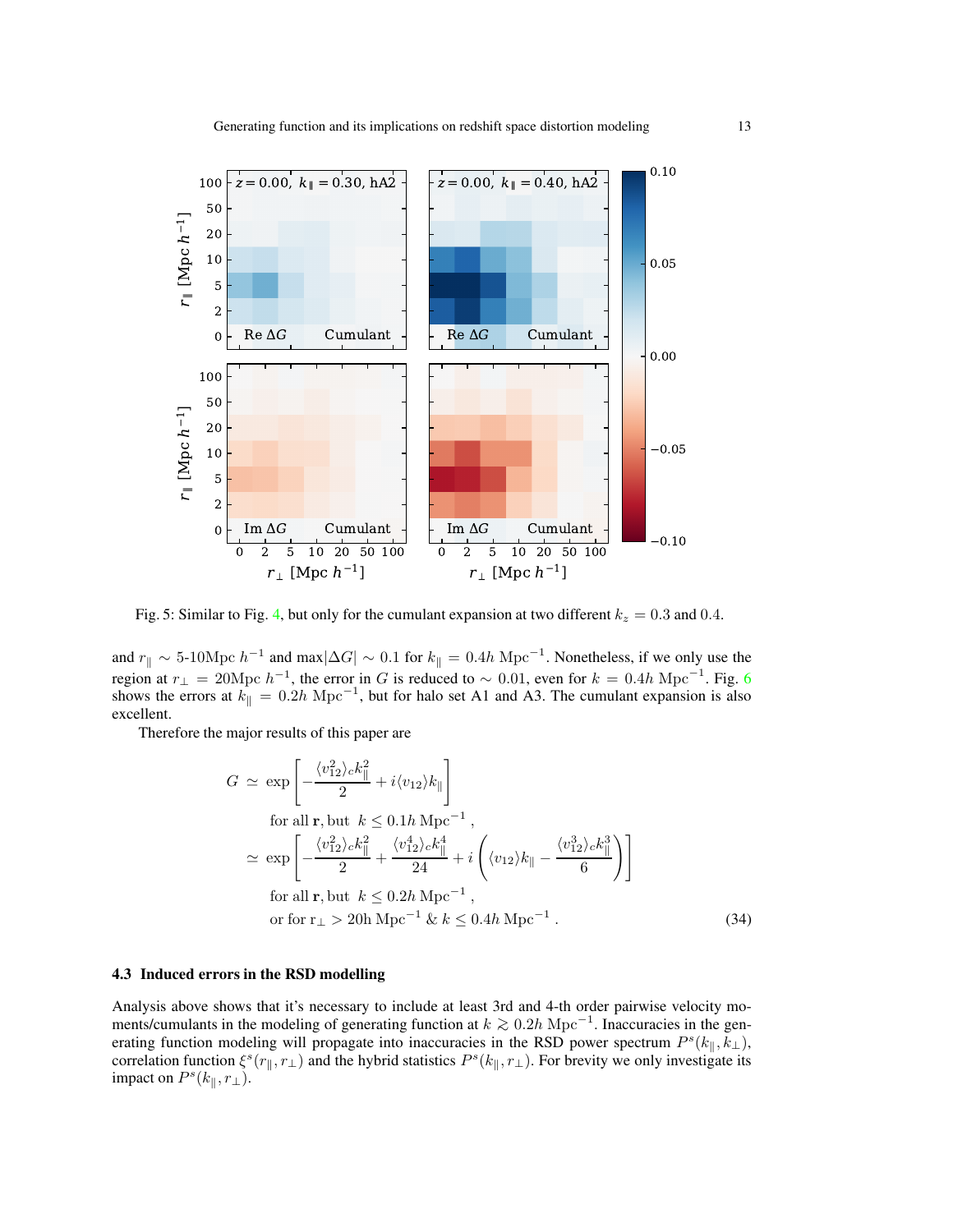<span id="page-13-0"></span>

Fig. 6: Similar to Fig. [5,](#page-12-0) but for the two different halo catalogs A1 and A3 at fixed  $k_z = 0.2$ .

If the error  $\Delta G$  has no imaginary part, and is independent of  $r_{\parallel}$ , it leads to  $\Delta P^s = P^s(k_{\parallel} =$  $(0, r_\perp)\Delta G = w_p(r_\perp)\Delta G$ . Since the absolute value of  $\Delta G$  in the cumulant expansion is in general < 0.01 for  $k < 0.2h$  Mpc<sup>-1</sup>, the resulting error in  $P^s$  is  $\lesssim 1\%$ . But the real situation is more complicated than that since  $\Lambda C$  is neither real non-independent of n. For this we have to numerically integrated than that, since  $\Delta G$  is neither real nor independent of  $r_{\parallel}$ . For this we have to numerically integrate over Eq. [14](#page-4-2) to obtain the resulting error in  $P^s$ . This integral involves the oscillating integrand and is numerically challenging to reach better than 1% in  $P^s$ , making the accurate quantification of  $\Delta P^s$ difficult. For this reason, in the current paper we only show the error in the integrand, induced by  $\Delta G$ .

Since  $P^{s}(k_{\parallel}, r_{\perp})$  is real,

$$
P^{s}(k_{\parallel},r_{\perp}) = \int Q(k_{\parallel},r_{\parallel},r_{\perp}) dr_{\parallel} . \qquad (35)
$$

Here the integrand

$$
Q = [(1 + \xi(r))\text{Re}G(k_{\parallel}, r_{\parallel}, r_{\perp}) - 1] \cos(k_{\parallel}r_{\parallel}) -(1 + \xi(r))\text{Im}G(k_{\parallel}, r_{\parallel}, r_{\perp}) \sin(k_{\parallel}r_{\parallel}).
$$
 (36)

 $Q$  in the simulation and the associated error  $\Delta Q$  by the moment/cumulant expansion to 4-th order are shown in Fig. [7.](#page-14-0) Since the largest error in G occurs at  $r_{\perp} \lesssim 10 \text{ Mpc } h^{-1}$ , we only show the cases of  $r_{\perp} = 10,20 \text{Mpc } h^{-1}$ . At  $\tilde{k}_{\parallel} = 0.2h \text{ Mpc}^{-1}$ ,  $|\Delta Q| < 0.01$  and for most  $r_{\parallel} |\Delta Q| \ll 0.01$ , for the cumulant expansion up to the order of  $\langle v_{12}^4 \rangle_c$ . For comparison, we also show the case of moment expansion, whose error is much larger.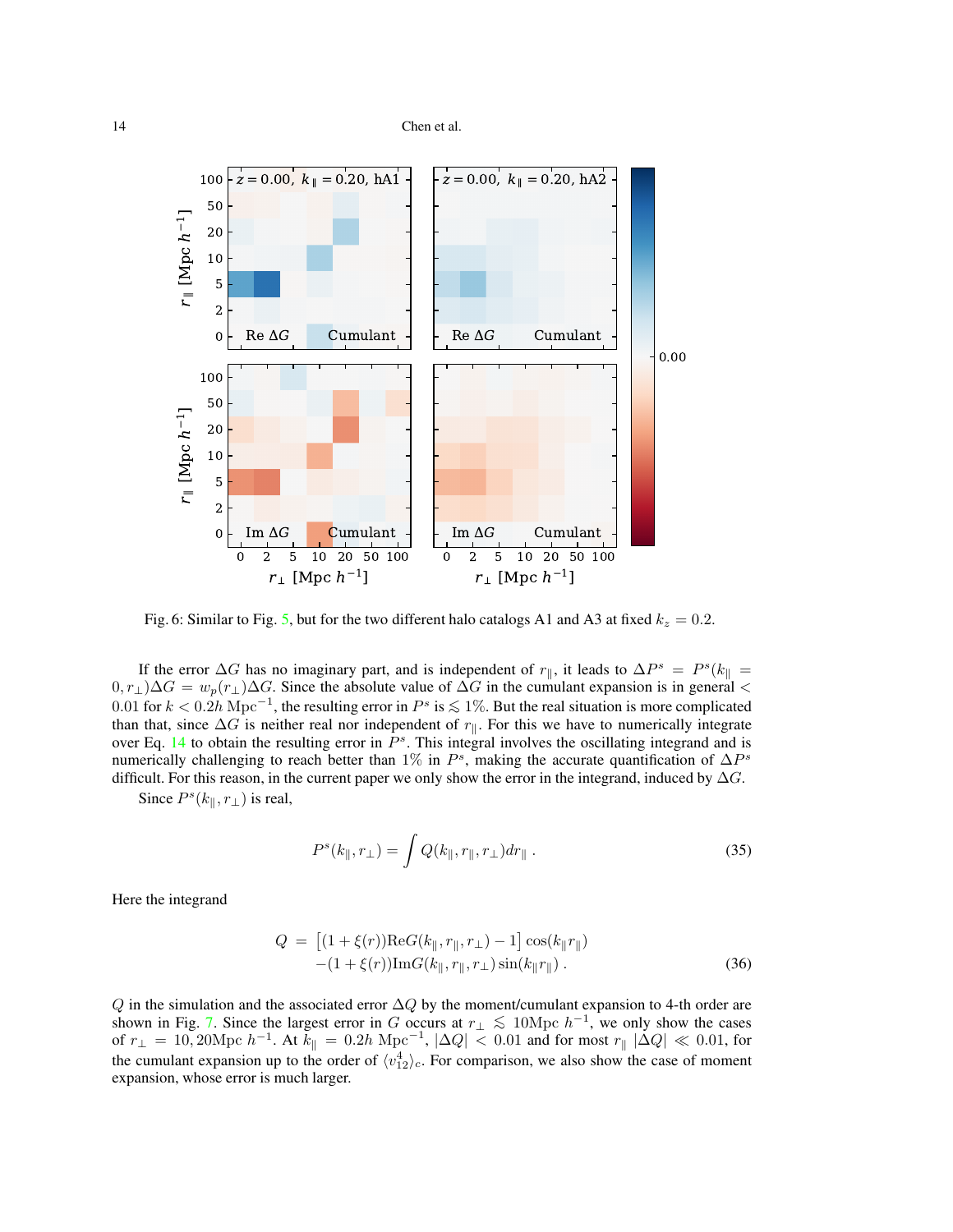<span id="page-14-0"></span>

Fig. 7: *upper*: The integral kernel  $Q(G)$  for halo set A2 at  $z = 0$  (*l.h.s*) and  $z = 1$  (*r.h.s*). *lower*: residuals for the two different approaches.

#### 4.4 Peculiar velocity decomposition

Fig. [8](#page-15-0) illustrates the results of Eq. [27](#page-6-0) for halo sets A1 and A2 at  $z = 0$ . We first measure the velocity dispersion  $\sigma_v$ . Then consider two extreme cases: Gaussian limit,  $\sigma_g = \sigma_v$  and exponential limit,  $\sigma_{\mathcal{E}} =$  $\sigma_v$ . The upper edge and lower edge of each shaded region correspond to Gaussian and exponential limit respectively. The data points with error bars are direct measurements from halo catalogs. At the non-linear regime (blue and red colored data in Fig. [8\)](#page-15-0), data points are close to the exponential limit. Yet when move to the linear regime, as the green colored data shows, due to the scale is sufficiently large ( $r_{\parallel} = 50 \text{Mpc } h^{-1}$ ) the results are close to the Gaussian limit. The results suggest there is strong possibility that the pairwise velocity PDF is a mixture of Gaussian and exponential distributions. At  $k \sim 0.2h{\rm\,Mpc}^{-1}$  scale, it's no longer safe to take the Gaussian distribution assumption. This conclusion matches with above moment/cumulant expansion approaches.

Fig[.9](#page-15-1) shows the dark matter power spectrum evaluated from N-body simulation for the total velocity field, as well as the two components introduced in Section 2.5 at redshift  $z = 0$ . The behavior of each component is consistent with the descriptions in Section2.5. Fig. [10](#page-16-0) is the test for Eq. [31.](#page-6-1) When  $G<sup>L</sup>$ and  $G^S$  are fully independent,  $\ln G^L + \ln G^S$  (solid lines) should be strictly equal to  $\ln G$  (dashed lines). The slight deviations implies there's correlation between the deterministic component and stochastic component, especially at the smaller scales (red and blue colored data).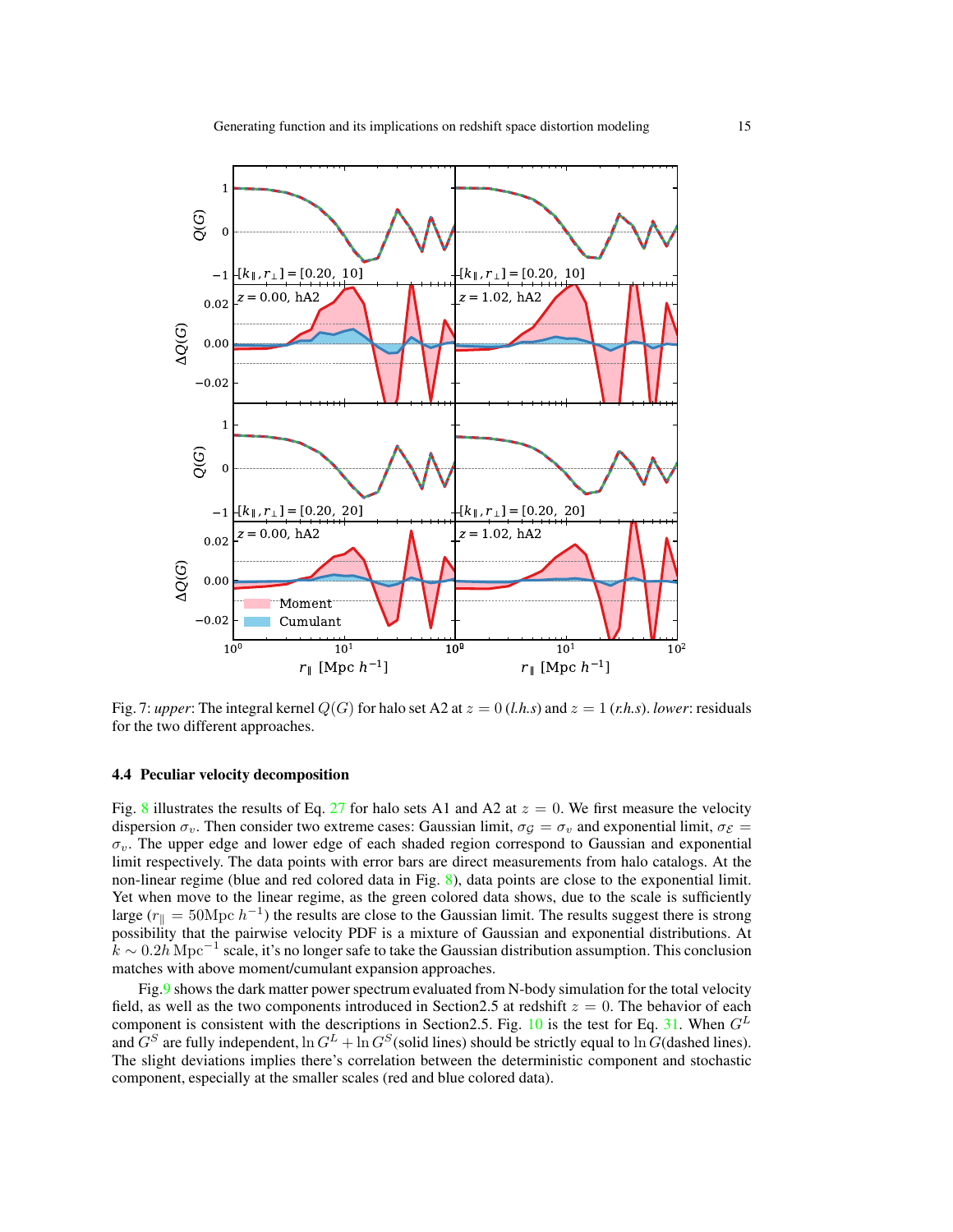<span id="page-15-0"></span>

<span id="page-15-1"></span>Fig. 8: Test for Eq. [27.](#page-6-0) The upper edge of the shaded region is Gaussian distribution limit ( $\sigma_G^2 = \sigma^2, \sigma_E^2 =$ 0), the lower edge is exponential distribution limit( $\sigma_{\mathcal{E}}^2 = \sigma^2, \sigma_{\mathcal{G}}^2 = 0$ ).



Fig. 9: The dark matter power spectrum for peculiar velocity, deterministic component and stochastic component at  $z = 0$ .  $\Delta^2 = k^3 P(k)/(2\pi^2)$ .

Fig. [11](#page-16-1) shows the ln G<sup>S</sup> as a function of  $r_{\parallel}$  for halo set A3 at  $z = 0$  when fix  $r_{\perp} = 0$ . We demonstrate A3 here because the random motion is more sever for the smaller halos, and therefore the stochastic component should be more significant than A1 and A2. The results suggest the stochastic component is almost scale independent. The real part  $\text{Re}(\ln G_S)$  is decided by the  $\langle v_{12,S}^m \rangle$ ,  $m = 2, 4, 6, \ldots$ . Since there is no cross-correlation between two different points 1 and 2 for a stochastic field, the scale dependent part in  $\langle v_{12,S}^m \rangle$  vanishes, only the auto-correlation part resides. The non-zero value of Re(ln  $G_S$ ) implies there is Gaussian component in stochastic velocity field. For the imaginary part, as expected, it is not only scale independent but also zero.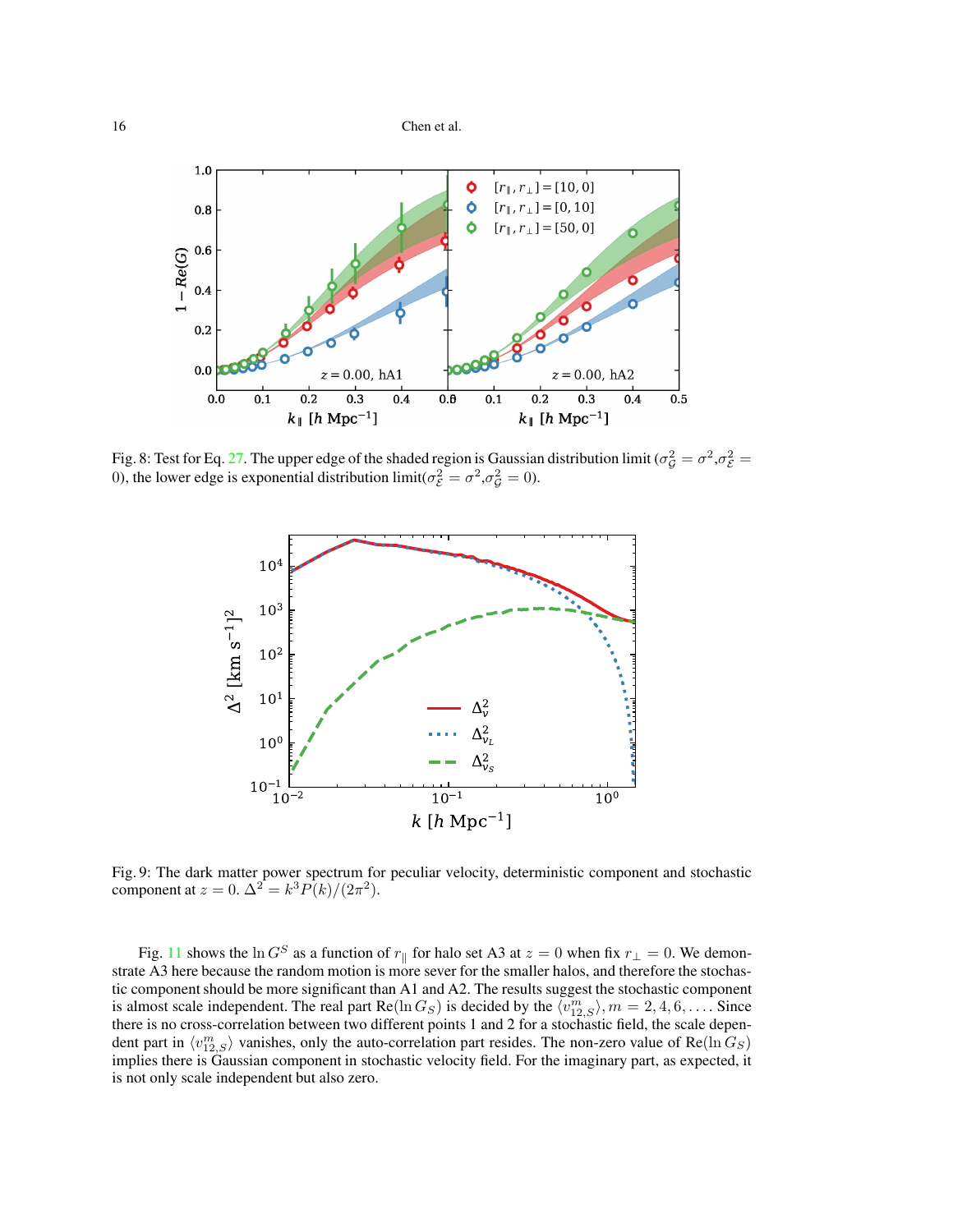<span id="page-16-0"></span>

Fig. 10: Test for Eq. [31.](#page-6-1) Notice the vertical axis here is no longer about G but  $\ln G$ . The solid lines with data points are  $\ln G^L + \ln G^S$ , where  $G^L$  and  $G^S$  is measured from simulation using the velocity decomposition method. The dashed lines are ln G directly measured from simulation.

<span id="page-16-1"></span>

Fig. 11: The moment generating function for stochastic component.

# 5 CONCLUSIONS AND DISCUSSIONS

In this work, we investigate the convergence of measuring moment generating function in both Moment and Cumulant expansion approaches and find: (1) Cumulant expansion performs much better than the Moment expansion for all halos samples and redshifts investigated. (2) at  $k < 0.1h \text{ Mpc}^{-1}$  scale, including only the order of  $n = 1, 2$  Cumulants is sufficient for modeling RSD. (3) at  $k \sim 0.2h$  Mpc<sup>-1</sup> scale, the order of  $n = 1, 2, 3, 4$  Cumulants must be considered. When considering the 3rd and 4th order pairwise velocity moments and cumulants, the cumulant expansion approach performs much better in the Hybrid statistics  $P^{s}(k_{\parallel}, r_{\perp}).$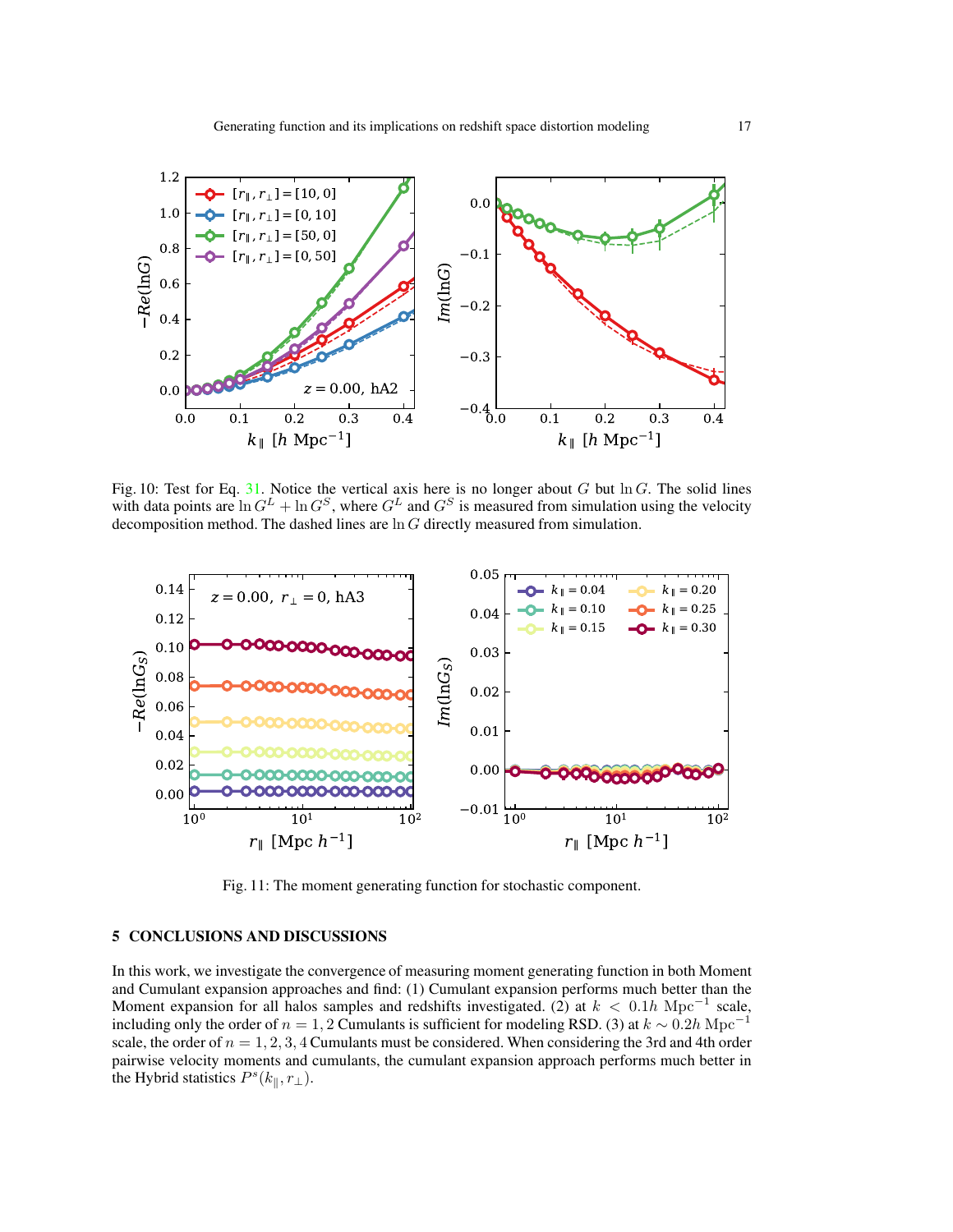<span id="page-17-26"></span>Studies on the pairwise velocity PDF support a mixture of Gaussian and exponential pairwise velocity PDF. The results also support the above conclusions that the Gaussian streaming model only works at  $k < 0.1h{\rm\;Mpc}^{-1}$ . RSD models based on  $p(v_{12})$  can not take the Gaussian as well as exponential distribution assumptions at  $k \sim 0.2h{\rm\;Mpc}^{-1}$ . Further investigation on the peculiar velocity decomposition suggest a correlation between deterministic and stochastic components at small scale, and a Gaussian mixture part in stochastic component.

Comprehensive further investigations are required to implicate these findings in improving the RSD modeling. In this work, by measuring  $G$ , we aim to investigate what is the requirement for the truncation of the peculiar velocity statistics in order to accurately model RSD, and the rationality and reliability to adopt Gaussian or exponential distribution assumptions to the pairwise velocity PDF. Nevertheless, since the full understanding of the pairwise velocity PDF is still a long-standing problem in RSD cosmology, precisely building the association of the expansion coefficients for both moment expansion  $\langle v_{12}^n \rangle$ , and cumulant expansion  $\langle v_{12}^n \rangle_c$ , with the cosmological parameters are very difficult. Moreover, in order to apply our method in practice, a complete calculation for the hybrid statistics  $P^{s}(k_{\parallel}, r_{\perp})$ is required. However, in this work, we mainly focus on the moment generating function  $G$ , so we just briefly compare the errors of the integrand of Eq[.14](#page-4-2) for the two different expansions. Eq[.14](#page-4-2) is an integral for an oscillatory function  $Q$ , the FFTLog method [\(Hamilton 2000](#page-17-25)) might be adopted when measuring  $P^{s}(k_{\parallel}, r_{\perp})$ . We will have more detailed studies on the pairwise velocity PDF and  $P^{s}(k_{\parallel}, r_{\perp})$  in our future works.

Acknowledgements This work was funded by the National Natural Science Foundation of China (NSFC) under No.11621303.

## References

<span id="page-17-12"></span>Abdalla, F. B., Bull, P., Camera, S., et al. 2015, in Advancing Astrophysics with the Square Kilometre Array (AASKA14), 17 [2](#page-1-0)

<span id="page-17-8"></span>Alam, S., Ata, M., Bailey, S., et al. 2017, MNRAS, 470, 2617 [2](#page-1-0)

<span id="page-17-11"></span>Amendola, L., Appleby, S., Avgoustidis, A., et al. 2018, Living Reviews in Relativity, 21, 2 [2](#page-1-0)

<span id="page-17-9"></span>Bautista, J. E., Paviot, R., Magaña, M. V., et al. [2](#page-1-0)020, arXiv:2007.08993 2

<span id="page-17-4"></span>Beutler, F., Blake, C., Colless, M., et al. 2012, MNRAS, 423, 3430 [1](#page-0-0)

<span id="page-17-19"></span>Bianchi, D., Chiesa, M., & Guzzo, L. 2015, MNRAS, 446, 75 [4](#page-3-2)

<span id="page-17-20"></span>Bianchi, D., Percival, W. J., & Bel, J. 2016, MNRAS, 463, 3783 [4](#page-3-2)

<span id="page-17-3"></span>Blake, C., Brough, S., Colless, M., et al. 2011, MNRAS, 415, 2876 [1](#page-0-0)

<span id="page-17-15"></span>Chen, J., Zhang, P., Zheng, Y., Yu, Y., & Jing, Y. 2018, ApJ, 861, 58 [2,](#page-1-0) [8](#page-7-3)

<span id="page-17-16"></span>Chen, S.-F., Vlah, Z., & White, M. 2020, J. Cosmol. Astropart. Phys., 2020, 062 [2](#page-1-0)

<span id="page-17-1"></span>Chuang, C.-H., Prada, F., Cuesta, A. J., et al. 2013, MNRAS, 433, 3559 [1](#page-0-0)

<span id="page-17-21"></span>Cuesta-Lazaro, C., Li, B., Eggemeier, A., et al. 2020, MNRAS, 498, 1175 [4](#page-3-2)

<span id="page-17-6"></span>de la Torre, S., Guzzo, L., Peacock, J. A., et al. 2013, A&A, 557, A54 [1](#page-0-0)

<span id="page-17-10"></span>DESI Collaboration, Aghamousa, A., Aguilar, J., et al. 2016, arXiv e-prints, arXiv:1611.00036 [2](#page-1-0)

<span id="page-17-13"></span>Desjacques, V., Jeong, D., & Schmidt, F. 2018a, Phys. Rep., 733, 1 [2](#page-1-0)

<span id="page-17-22"></span>Desjacques, V., Jeong, D., & Schmidt, F. 2018b, J. Cosmol. Astropart. Phys., 2018, 035 [5](#page-4-3)

<span id="page-17-17"></span>Fisher, K. B. 1995, ApJ, 448, 494 [4](#page-3-2)

<span id="page-17-2"></span>Guzzo, L., Pierleoni, M., Meneux, B., et al. 2008, Nature, 451, 541 [1](#page-0-0)

<span id="page-17-25"></span>Hamilton, A. J. S. 2000, MNRAS, 312, 257 [18](#page-17-26)

<span id="page-17-0"></span>Hawkins, E., Maddox, S., Cole, S., et al. 2003, MNRAS, 346, 78 [1](#page-0-0)

<span id="page-17-7"></span>Howlett, C., Ross, A. J., Samushia, L., Percival, W. J., & Manera, M. 2015, MNRAS, 449, 848 [2](#page-1-0)

<span id="page-17-14"></span>Huterer, D., & Shafer, D. L. 2018, Reports on Progress in Physics, 81, 016901 [2](#page-1-0)

<span id="page-17-23"></span>Jing, Y. 2019, Science China Physics, Mechanics, and Astronomy, 62, 19511 [8](#page-7-3)

<span id="page-17-24"></span>Jing, Y. P., Suto, Y., & Mo, H. J. 2007, ApJ, 657, 664 [8](#page-7-3)

<span id="page-17-5"></span>Johnson, A., Blake, C., Koda, J., et al. 2014, MNRAS, 444, 3926 [1](#page-0-0)

<span id="page-17-18"></span>Juszkiewicz, R., Fisher, K. B., & Szapudi, I. 1998, ApJ, 504, L1 [4](#page-3-2)